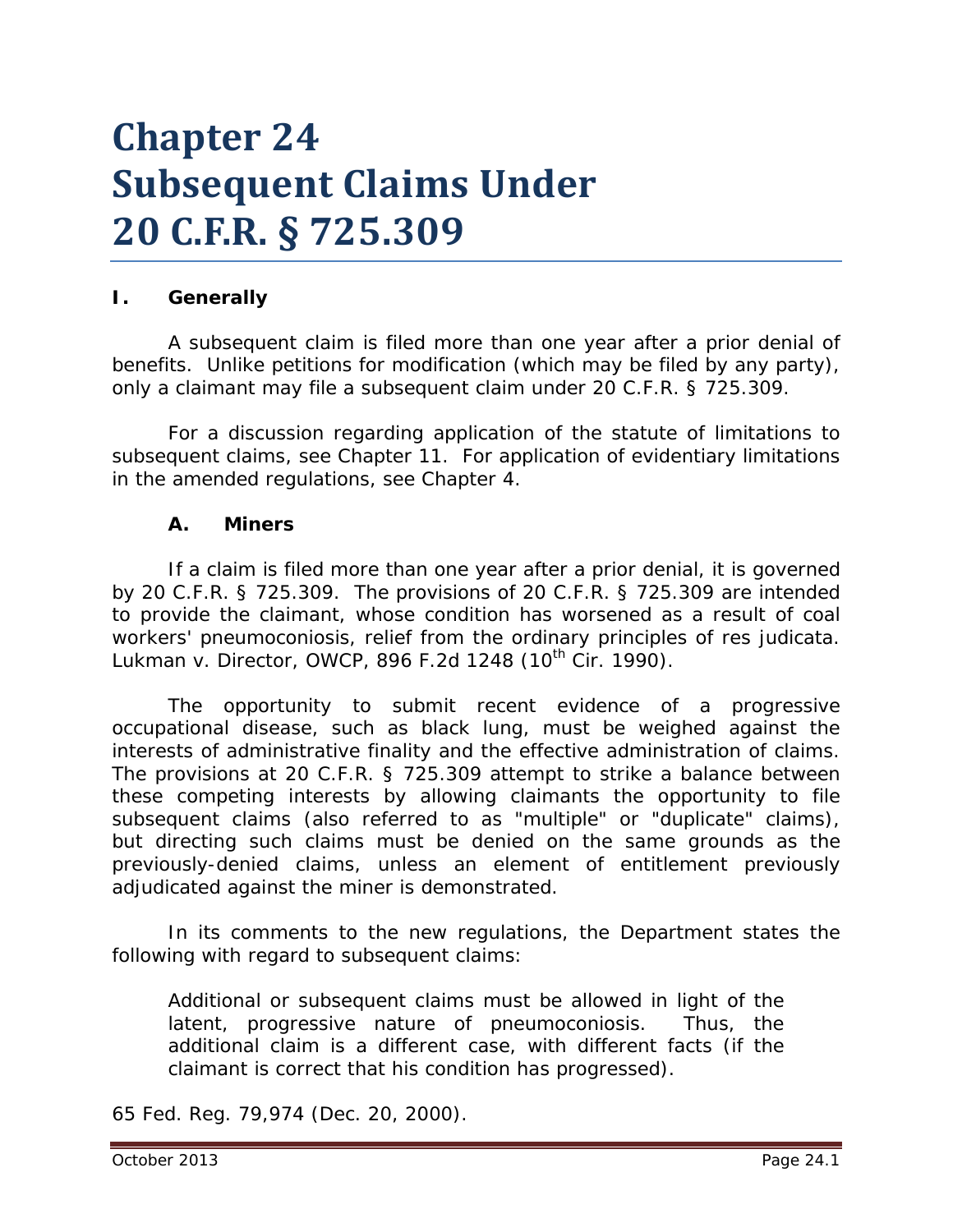For claim filed within one year of the last denial or payment of benefits, *see* Chapter 23.

## **1. Progressive and irreversible**

The basic premise underlying 20 C.F.R. § 725.309 is that pneumoconiosis is a progressive and irreversible disease. *Lovilia Coal Co. v. Harvey*, 109 F.3d 445 (8th Cir. 1997); *LaBelle Processing v. Swarrow*, 72 F.2d 308 (3rd Cir. 1996); *Lane Hollow Coal Co. v. Lockhart*, 137 F.3d 799, 803 (4th Cir. 1992); *Barnes v. Mathews*, 562 F.2d 278, 279 (4th Cir. 1977) ("pneumoconiosis is a slow, progressive disease often difficult to diagnose at early stages"); *Peabody Coal Co. v. Odom*, 342 F.3d 486 (6<sup>th</sup> Cir. 2003) (pneumoconiosis is a progressive and latent disease that "can arise and progress even in the absence of continued exposure to coal dust"); *Orange v. Island Creek Coal Co.*, 786 F.2d 724, 727 (6th Cir. 1986); *Stewart v. Wampler Brothers Coal Co.*, 22 B.L.R. 1-80 (2000) (en banc) (case arising in the Sixth Circuit); *Faulk v. Peabody Coal Co.*, 14 B.L.R. 1-18 (1990); *Andryka v. Rochester & Pittsburgh Coal Co.*, 14 B.L.R. 1-34 (1990). See also Old Ben Coal Co. v. Scott, 144 F.3d 1045 (7<sup>th</sup> Cir. 1998) (the Department of Labor's view that the disease is progressive "may be upset only by medical evidence of the kind that would invalidate a regulation"; "[m]ine operators must put up or shut up on this issue").

## **2. Latency**

*LaBelle Processing v. Swarrow*, 72 F.2d 308 (3rd Cir. 1996) (pneumoconiosis is a latent dust disease, which may develop even in the absence of continued exposure to coal dust); *Peabody Coal Co. v. Odom*, 342 F.3d 486 ( $6<sup>th</sup>$  Cir. 2003) (pneumoconiosis is a progressive and latent disease that "can arise and progress even in the absence of continued exposure to coal dust"); *Lovilia Coal Co. v. Harvey*, 109 F.3d 445 (8<sup>th</sup> Cir. 1997) (pneumoconiosis is progressive and irreversible and it may not develop in the miner until after he has ceased working in the mines).

Prior to promulgation of the amended regulations, in *Peabody Coal Co. v. Spese*, 117 F.3d 1001 (7th Cir. 1997)(en banc), the Seventh Circuit held the question of whether pneumoconiosis can progress in the absence of further exposure to coal dust is a question of legislative fact. However, the court further held, under the facts of *Spese*, Employer did not create a proper record and, "[w]ithout such a record, we are left with Mr. Spese's evidence of the delayed appearance of the disease and the agency's general acceptance of the general theory of progressivity, which was enough" to find the disease had progressed in the absence of continued coal dust exposure.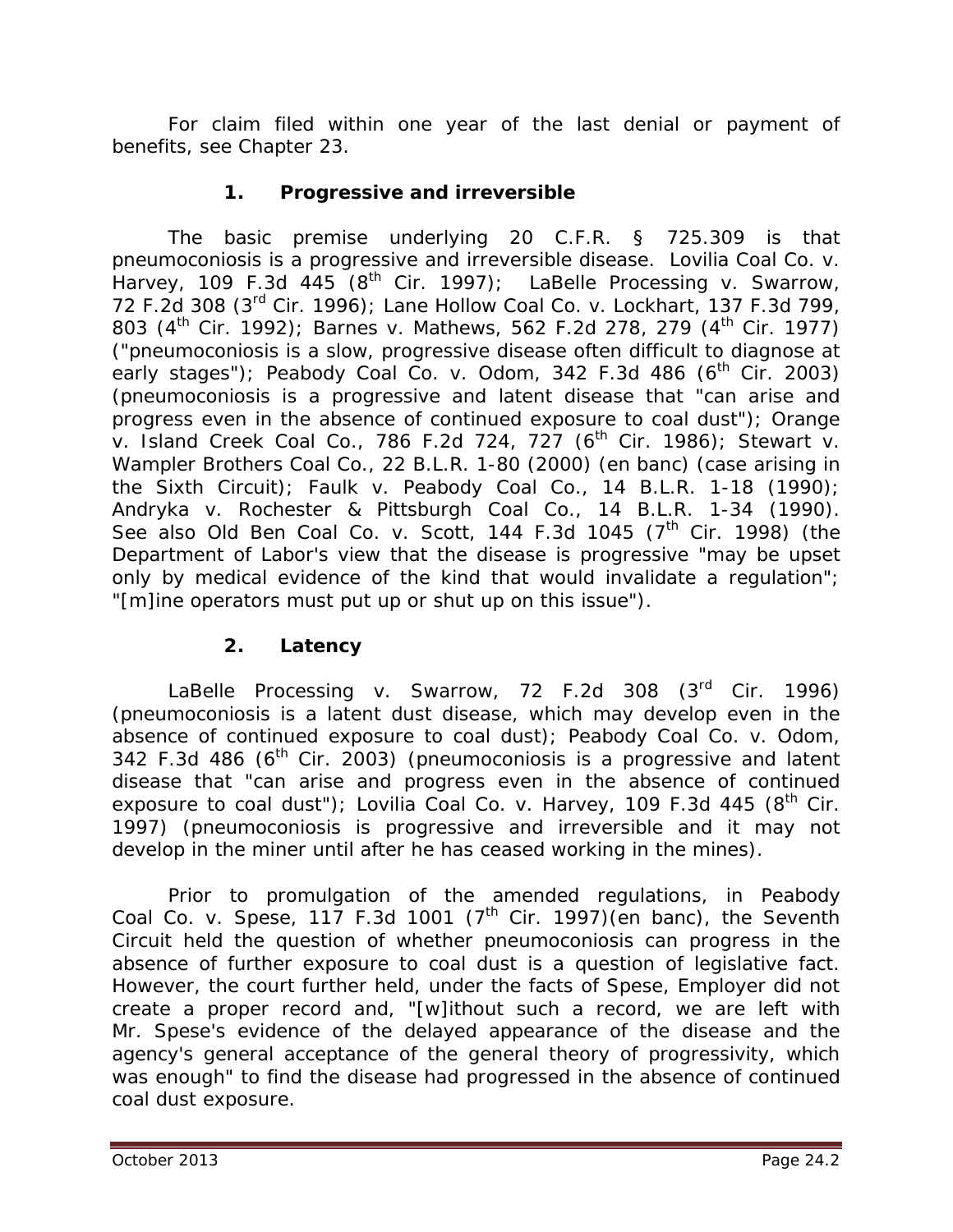## **3. Amended regulations, progressive and latent codified**

Under the amended regulations, 20 C.F.R. § 718.201(c) provides pneumoconiosis "is recognized as a latent and progressive disease which may first become detectable only after the cessation of coal mine dust exposure." 20 C.F.R. § 718.201(c).

Subsequently, in *Midland Coal Co. v. Director, OWCP [Shores]*, 358 F.3d 486 ( $7<sup>th</sup>$  Cir. 2004), the Seventh Circuit upheld application of the amended definition of "pneumoconiosis," *i.e.* it is a latent and progressive disease. The court noted the issue of "[w]hether pneumoconiosis . . . is a disease that can be latent and progressive is a scientific question," but the "Department of Labor's regulation reflects the agency's conclusion on that point," and the agency's regulation is entitled to deference. The court found the regulation is designed to "prevent operators from claiming that pneumoconiosis is *never* latent and progressive." As a result, the court declined to require medical evidence that a miner's pneumoconiosis is "one of the particular kinds of pneumoconiosis that are likely to manifest latent and progressive forms."

As an example, in *RAG American Coal Co. v. Director, OWCP*  [Buchanan], 576 F.3d 418 (7<sup>th</sup> Cir. 2009), the Administrative Law Judge awarded benefits in the miner's second claim under 20 C.F.R. § 725.309 based on a finding of total disability due to legal coal workers' pneumoconiosis, *i.e.* obstructive lung disease, emphysema, and chronic bronchitis stemming, in part, from the miner's coal dust exposure. Despite arguments by Employer to the contrary, the court concluded the "fact that pneumoconiosis may be progressive and latent justifies allowing a subsequent claim even without additional coal dust exposure since the denial of the earlier claim."

## **B. Survivors**

# **1. For claims filed on or before January 19, 2001**

Although 20 C.F.R. § 725.309 allows a miner to file a subsequent claim where s/he can establish a "material change" in his or her condition, survivors generally are barred from filing more than one claim. 20 C.F.R. § 725.309(d). Specifically, the provisions at subsections 725.309(c) and (d) provide, if an earlier survivor's claim has been denied, then any subsequent claim shall also be denied *unless* the later claim is a request for modification, which (1) is based only upon an allegation of a "mistake in a determination of fact," and (2) meets the one-year time requirements of 20 C.F.R. § 725.310. *Watts v. Peabody Coal Co.*, 17 B.L.R. 1-68 (1992); *Mack v.*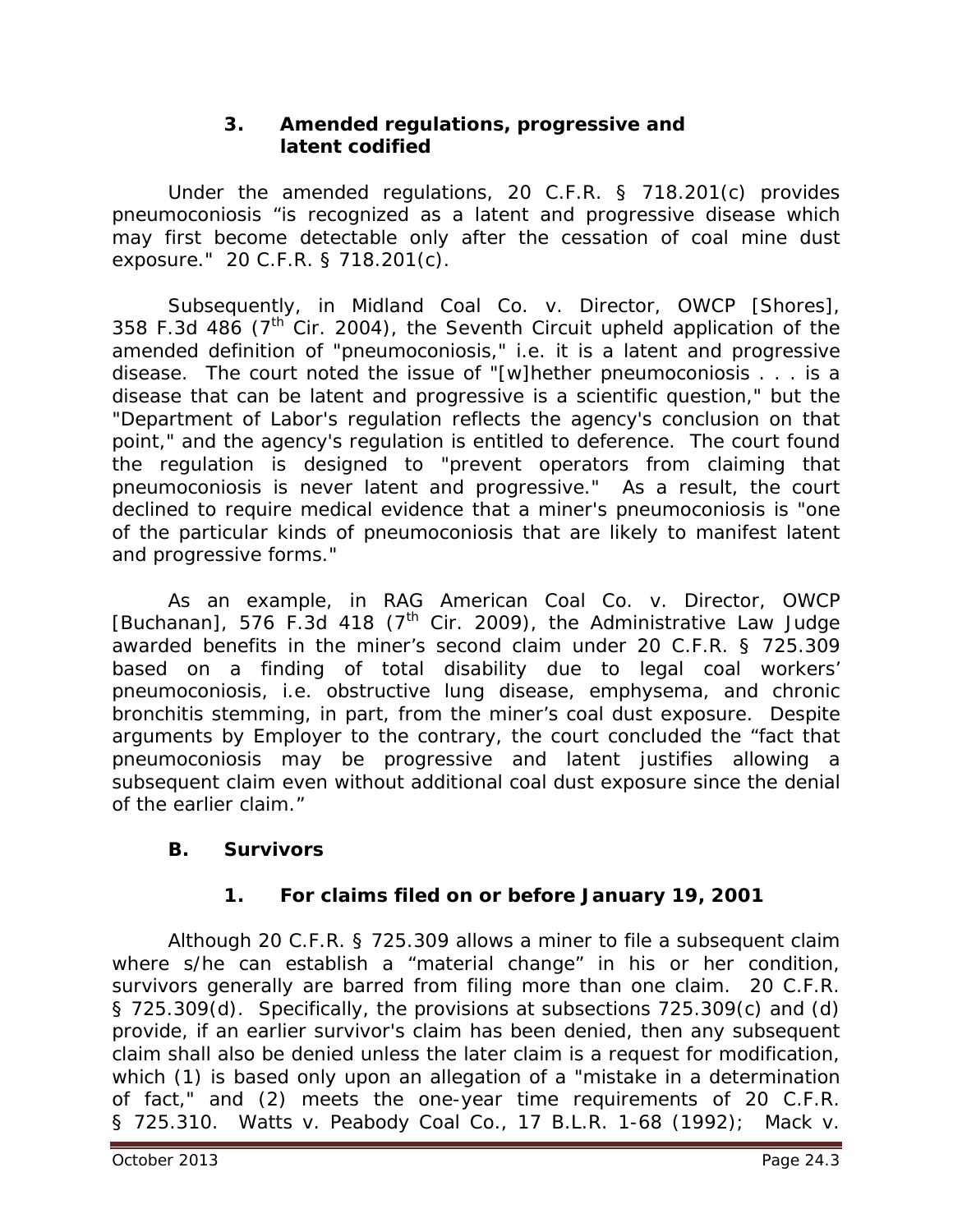*Matoaka Kitchekan Fuel*, 12 B.L.R. 1-197 (1989); *Clark v. Director, OWCP*, 9 B.L.R. 1-205 (1986), *rev'd on other grounds*, 838 F.2d 2197  $(6^{th}$  Cir. 1988).

## **2. For claims filed after January 19, 2001**

## **a. Generally**

The bright-line prohibition of multiple survivors' claims at 20 C.F.R. § 725.309(d) has been changed under the amended regulations. The new language at 20 C.F.R. § 725.309(d)(3) provides, in part, the following:

A subsequent claim filed by a surviving spouse, child, parent, brother, or sister shall be denied unless the applicable conditions of entitlement in such claim include at least one condition unrelated to the miner's physical condition at the time of his death.

20 C.F.R. § 725.309(d)(3). In its comments to this amendment, the Department states the following:

. . . the Department restored a provision requiring the denial of an additional survivor's claim, but limited the circumstances in which such a denial was appropriate. The Department proposed the automatic denial of an additional survivor's claim in cases in which the denial of the previous claim was based solely on a finding or findings that were not subject to change. For example, if the earlier claim was denied solely because the miner did not die due to pneumoconiosis, the regulations would require the denial of any additional claim as well.

65 Fed. Reg. 79,968 (Dec. 20, 2000).

Note, the amended regulations implementing Section 1556 of the Patient Protection and Affordable Care Act provide "[t]he requirement to establish a change in an applicable condition of entitlement does not apply to a survivor's claim if the requirements of §§ 725.212(a)(3)(ii),  $725.218(a)(2)$ , or  $725.222(a)(5)(ii)$  are met and the survivor's prior claim was filed on or before January 1, 2005 and was finally denied prior to March 23, 2010. 78 Fed. Reg. 59118 (Sept. 25, 2013).

#### **b. Constitutionality upheld**

In *Wilce v. Director, OWCP*, Case No. 04-3998 (3rd Cir. July 8, 2005) (unpub.), the court upheld constitutionality of the limitations on subsequent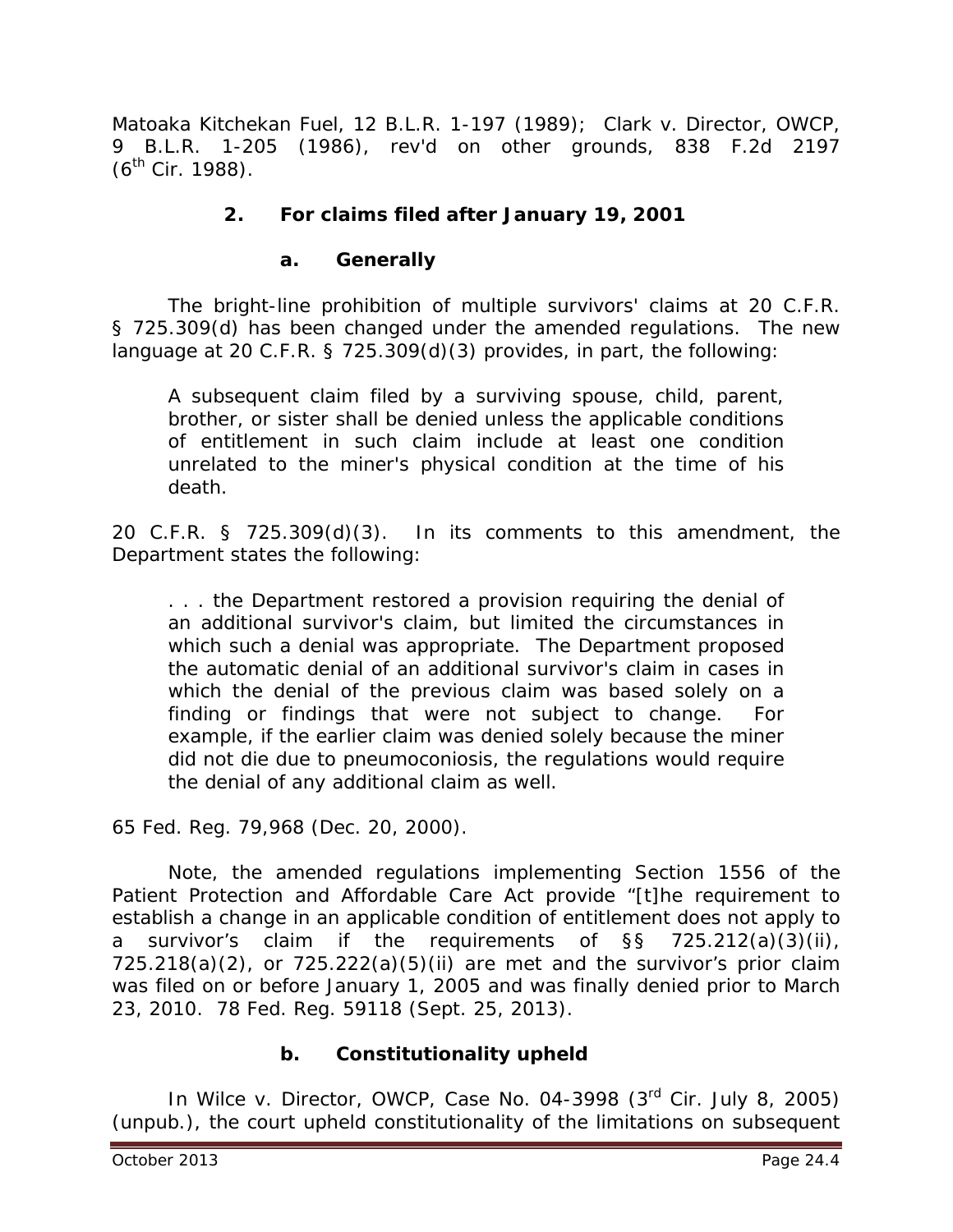survivor claims over a widow's challenge that the subsequent claims provisions at 20 C.F.R. § 725.309 were "discriminatory against women in violation of the equal protection guarantee applicable to the federal government through the Fifth Amendment." The widow argued 20 C.F.R. § 725.309 "allows a miner to file a duplicate claim where he or she can establish a material change in his or her condition, but bars a survivor claim unless it is a request for modification . . .." She posited, since most "survivors" are women, the regulation is discriminatory.

The court determined, although more women file survivors' claims than men, the regulation was "facially neutral." Given that pneumoconiosis is a latent and progressive disease, the provisions at 20 C.F.R. § 725.309 properly reflect that a miner should be able to file a subsequent claim based on a change in his or her condition. On the other hand, the "relevant conditions of entitlement" are not subject to change in a survivor's claim since the miner is deceased.

*See also Buck Creek Coal Co. v. Director, OWCP [Sexton]*, 706 F.3d 756 (6<sup>th</sup> Cir. 2013); *Coleman v. Director, OWCP*, 345 F.3d 861 (11<sup>th</sup> Cir. 2003), *cert. denied*, 543 U.S. 838 (2004).

## **3. Attempt to re-litigate cause of death, subsequent claim dismissed**

In *Boden v. G.M. & W. Coal Co.*, 23 B.L.R. 1-38 (2004), a subsequent survivor's claim was properly denied. The Board noted, "Because the condition of entitlement that claimant failed to demonstrate in her initial claim related solely to the miner's physical condition at the time of death, *i.e.*, whether the miner's death was due to pneumoconiosis, the administrative law judge properly found that entitlement was precluded."

#### **4. Attempt to re-litigate "dependency" at time of death, subsequent claim dismissed**

In *Tucker v. Director, OWCP*, 23 B.L.R. 1-42 (2004), the Board vacated an award of benefits, and denied a subsequent divorced survivor's claim under 20 C.F.R. § 725.309(d) where "Claimant's prior claim was denied solely because the evidence did not show that she was dependent on the miner at the time of the miner's death." The Board held "dependency" is determined based on the "factual situation prior to the miner's death" such that "there is no opportunity for the dependency relationship to change after the miner dies." As a result, the Board concluded the survivor's subsequent claim must be denied.

For subsequent survivor's claims governed by the automatic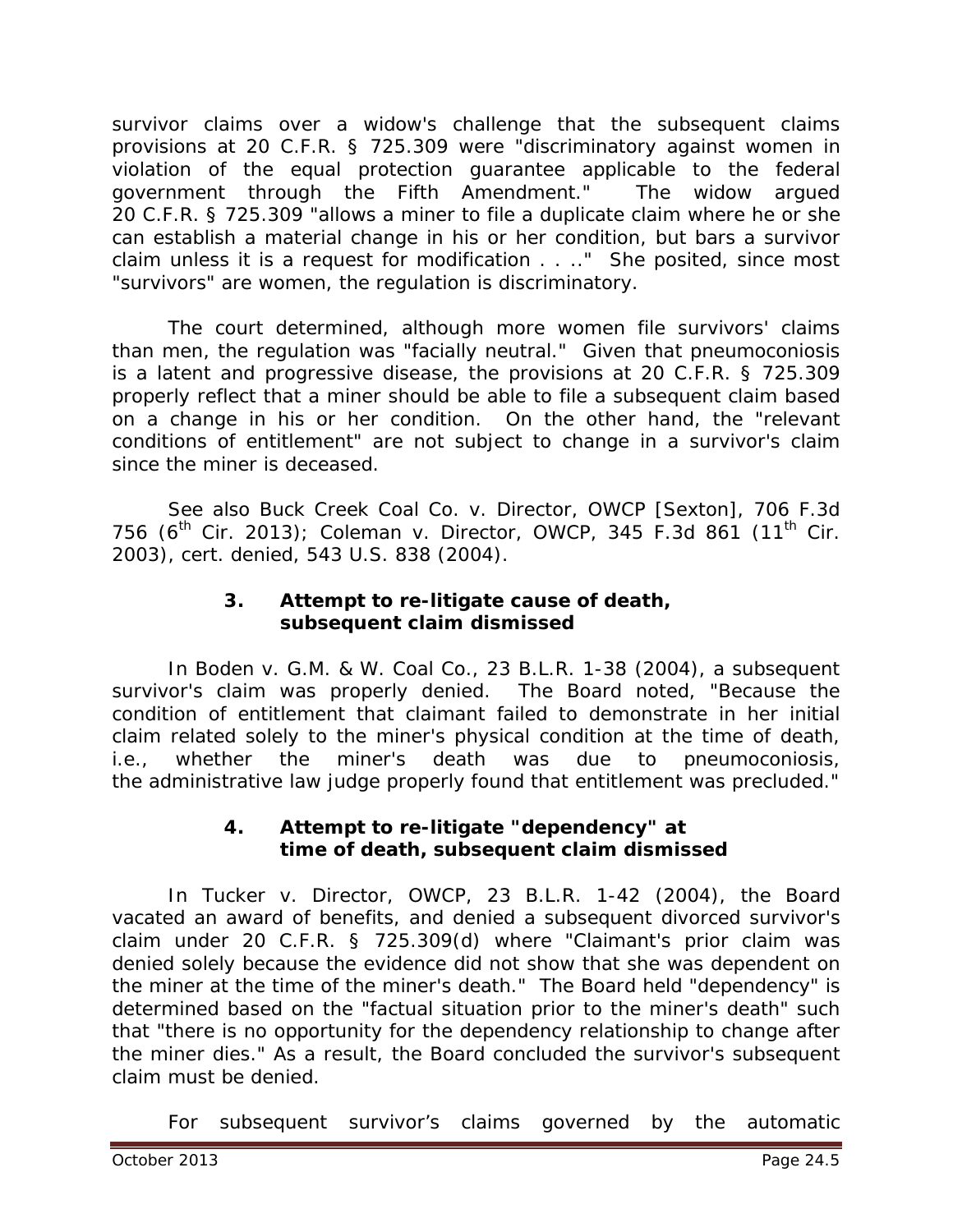entitlement provisions of Section 1556 of the Patient Protection and Affordable Care Act, *see* Chapter 16.

# **C. Filing requirements are formal**

Unlike petitions for modification discussed in Chapter 23 (where nearly any informal communication is sufficient), initiation of a subsequent claim under 20 C.F.R. § 725.309 requires the claim form satisfy the requirements of 20 C.F.R. § 725.305. Essentially, the claimant must file a Form CM-911 more than one year after denial of his/her last claim in order to initiate a subsequent claim under 20 C.F.R. § 725.309 of the regulations.

In *Stacy v. Cheyenne Coal Co.*, 21 B.L.R. 1-111 (1999), the Board upheld a finding that Claimant failed to file a timely petition for modification. Although the record contained a November 1996 letter from Claimant requesting the District Director respond to his December 1994 modification petition, the Administrative Law Judge concluded "the DOL had no record of the document until a copy" was attached to the November 1996 correspondence and, without any corroboration that the petition was received in December 1994, the Administrative Law Judge properly found the correspondence was untimely under 20 C.F.R. § 725.310. However, the Board held the Administrative Law Judge erred in adjudicating the claim under 20 C.F.R. § 725.309 because Claimant's letter to the District Director did not satisfy the requirements of 20 C.F.R. § 725.305(b) and (d), which mandate that subsequent claims be filed on a "prescribed form," and such claims are not "perfected" until such a form is filed. Because Claimant's request was not filed on the "prescribed form," the Board concluded "there was no claim before the administrative law judge to adjudicate."

## **D. Lack of continued exposure to coal dust does not preclude filing a subsequent claim**

# **1. For claims filed on or before January 19, 2001**

By unpublished decision in *Daniel v. Jeffco Mining*, BRB No. 97-1267 BLA (June 11, 1998) (unpub.), the Board held the Supreme Court's decision in *Metropolitan Stevedore Co. v. Rambo [Rambo II]*, 117 S.Ct. 1953 (1997) does not preclude the filing of a subsequent claim because the miner "has had no coal dust exposure since the previous denial." The Board stated the following:

We reject employer's preliminary contention on appeal that the Supreme Court's decision in *Rambo II* bars the filing of the instant duplicate claim. *Rambo II*, a case on modification, is inapposite to a consideration of the instant case involving a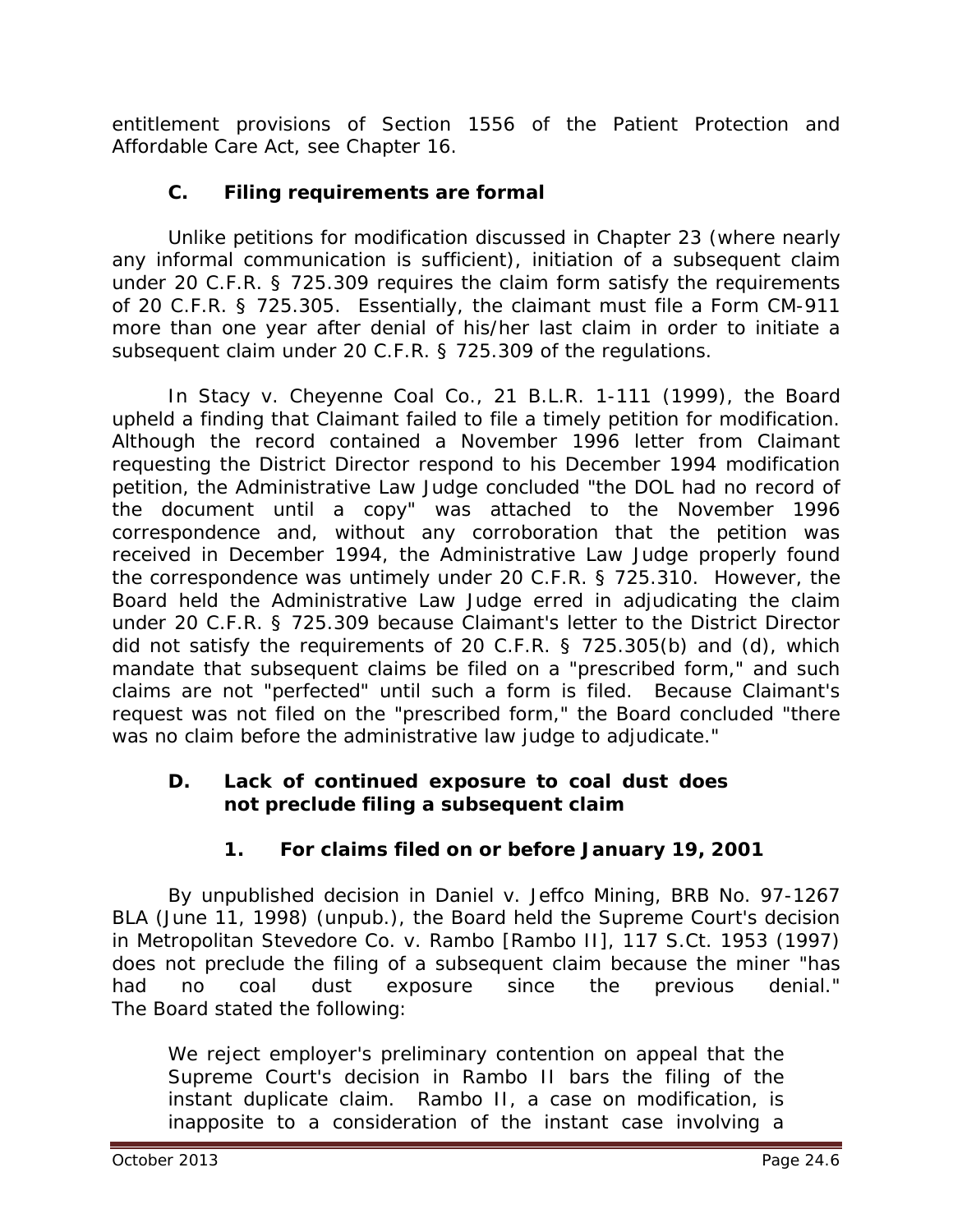duplicate claim. The issue in *Rambo II* was whether, and under what circumstances, a longshore worker who was experiencing no present post-injury reduction in wage-earning capacity could nonetheless be entitled to nominal benefits so as to toll the oneyear time limitation of filing for modification. The Supreme Court in *Rambo II* did not indicate that its holding had any bearing whatsoever on duplicate black lung claims.

*Slip op.* at 3-4.

# **2. For claims filed after January 19, 2001**

In its comments to the December 2000 regulatory amendments, the Department noted objections to 20 C.F.R. § 725.309 because the record "lacked adequate justification of the latency and progressivity of pneumoconiosis." 65 Fed. Reg. 79,969 (Dec. 20, 2000). Citing to numerous circuit court decisions, physicians' opinions, and articles on the subject, the Department stated the following:

To the extent that the commenter would require each miner to submit scientific evidence establishing that the change in his specific condition represents latent, progressive pneumoconiosis, the Department disagrees and has therefore not imposed such an evidentiary burden on claimants. Rather, the miner continues to bear the burden of establishing all of the statutory elements of entitlement, except to the extent that he is aided by two statutory presumptions, 30 U.S.C. § 921(c)(2) and (c)(3). The revised regulations continue to afford coal mine operators an opportunity to introduce contrary evidence weighing against entitlement.

65 Fed. Reg. 79,972 (Dec. 20, 2000). Under 20 C.F.R. § 718.201(c) of the amended regulations, "'pneumoconiosis' is recognized as a latent and progressive disease which may first become detectable only after the cessation of coal mine dust exposure." 20 C.F.R. § 718.201(c).

## **II. Providing a complete pulmonary evaluation by DOL**

An Administrative Law Judge may require that the District Director provide a complete pulmonary evaluation to the miner who files a subsequent claim. *Hall v. Director, OWCP*, 14 B.L.R. 1-51 (1990).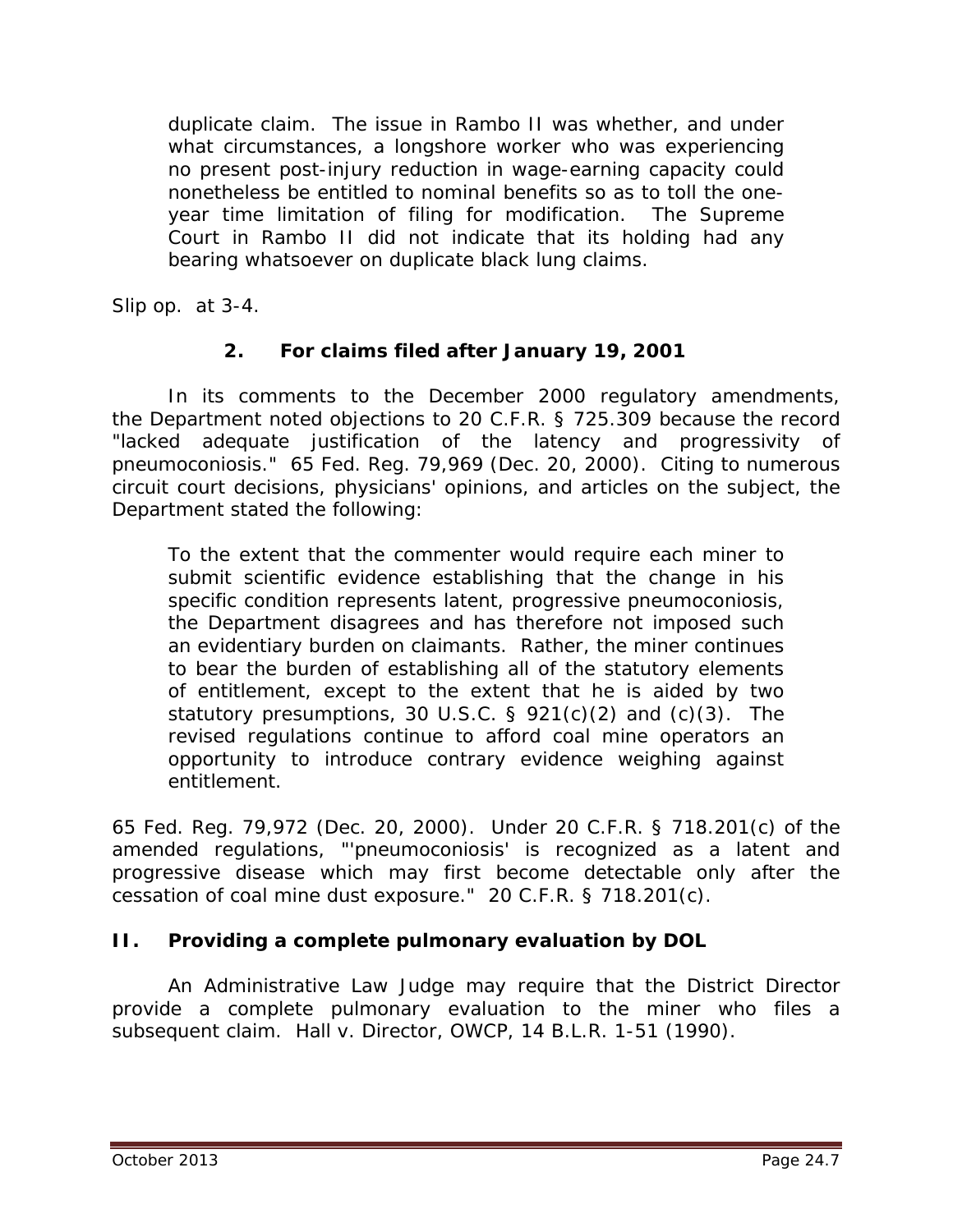# **III. Entitlement to a hearing**

## **A. Miner's claim, claimant entitled to hearing**

Prior to the Board's decision in *Lukman v. Director*, OWCP, 10 B.L.R. 1-71 (1988)(*Lukman II*), there was no clear authority on the issue of where jurisdiction lay to review the District Director's finding concerning "material change" under 20 C.F.R. § 725.309. In *Lukman II*, the Board held a District Director's findings under 20 C.F.R. § 725.309 were not reviewable by an Administrative Law Judge. Instead, an aggrieved party could appeal directly to the Board, which was empowered to conduct a substantial evidence review of the District Director's findings.

Under the pre-amendment regulations, the Tenth Circuit Court of Appeals rejected this approach in *Lukman v. Director*, 896 F.2d 1248  $(10<sup>th</sup>$  Cir. 1990). The court held, based on (1) the plain language of Section 22, (2) historical practice under the Longshore and Harbor Workers' Compensation Act, (3) the plain language of the black lung regulations, and (4) the underlying purpose of 20 C.F.R. § 725.309, claimants are entitled to a hearing by the Administrative Law Judge on the issue of "material change of condition."

Subsequently, in *Dotson v. Director, OWCP*, 14 B.L.R. 1-10 (1990) (*en banc*), the Board adopted the Tenth Circuit's holding in *Lukman,* and concluded that it would be applied in all judicial circuits.

Although these cases were decided under the pre-amendment regulations, *i.e.* 20 C.F.R. Part 725 (2000), the holdings remain valid for claims filed under the amended regulations.

#### **B. Subsequent survivor's claim, no entitlement to a hearing**

## **1. For claims filed on or before January 19, 2001**

In *Kilbourne v. Director, OWCP*, BRB No. 98-0788 BLA (Mar. 5, 1999)(unpub.), the Administrative Law Judge properly canceled the hearing in a subsequent survivor's claim, which was automatically denied pursuant to 20 C.F.R. § 725.309(c) (2000). The Board held, "Conducting a hearing would have served no meaningful purpose . . . as resolution of the issue was accomplished solely by examination of the record." The Board further held the Administrative Law Judge was not required to separately consider the widow's petition for modification of the District Director's denial of her subsequent claim.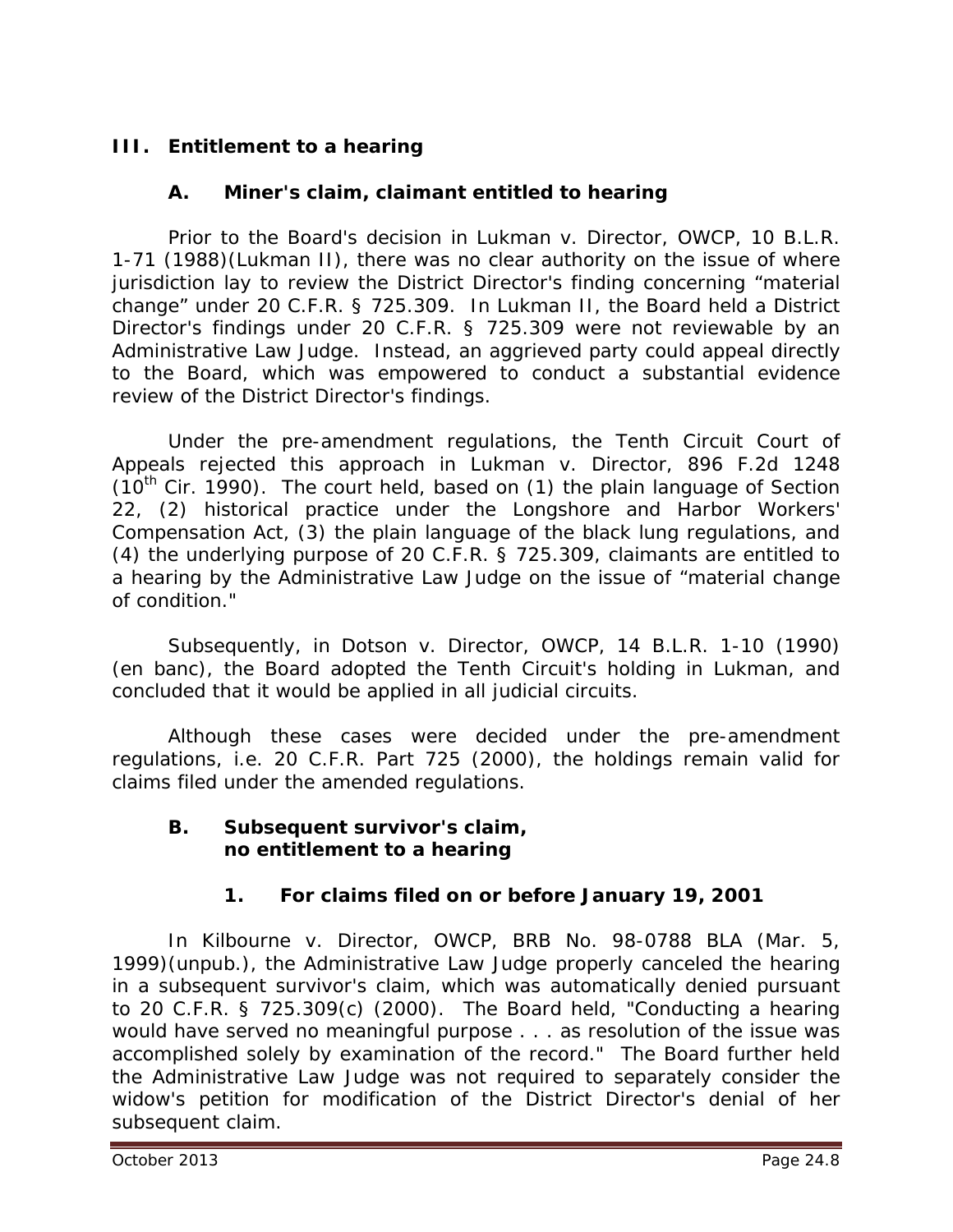# **2. For claims filed after January 19, 2001**

The amended regulations provide a subsequent survivor's claim shall be denied, "unless the applicable conditions of entitlement in such claim include at least one condition unrelated to the miner's physical condition at the time of his death." 20 C.F.R.  $\S$  725.309(d)(3). Under these circumstances, the survivor is not entitled to a hearing.

# **IV. Proper review of the record**

## **A. For claims filed on or before January 19, 2001, "material change in conditions"**

## **1. Generally**

In assessing whether the miner has demonstrated a "material change in conditions," the inquiry is directed to changes in the miner's physical condition. However, extent of the "change" required has been the point at which the circuit courts and Board have issued slightly disparate standards for weighing medical evidence. In any jurisdiction, if a "material change" is established based on newly submitted evidence, then the entire record must be reviewed *de novo* to determine whether the claimant is entitled to benefits. If, however, no "material change" is demonstrated through newly submitted evidence, the claim is denied under 20 C.F.R. § 725.309.

## **2. Threshold determination must be made before** *de novo* **review of record**

In the past, some Administrative Law Judges skipped the threshold determination (*i.e.* whether a claimant demonstrated a "material change in conditions" for pre-amendment cases), and decided claims on the merits to save time. Logically, it appeared that any finding regarding "material change in conditions" would be subsumed in the overall findings on entitlement. However, considering the more restrictive threshold standards applied by the circuit courts in determining whether a "material change in conditions" has occurred, coupled with the premise set forth by these courts that a subsequent claim cannot be granted upon a mere showing that the miner was denied benefits in an earlier claim and is now entitled to such benefits, a separate and specific finding of a "material change in conditions" must be made before a *de novo* review of the record may be undertaken. This threshold finding cannot be subsumed in overall findings of entitlement from the record. The following listing of case summaries sets forth the somewhat differing standards of the Board and circuit courts in determining whether a "material change in conditions" occurred since denial of the miner's prior claim: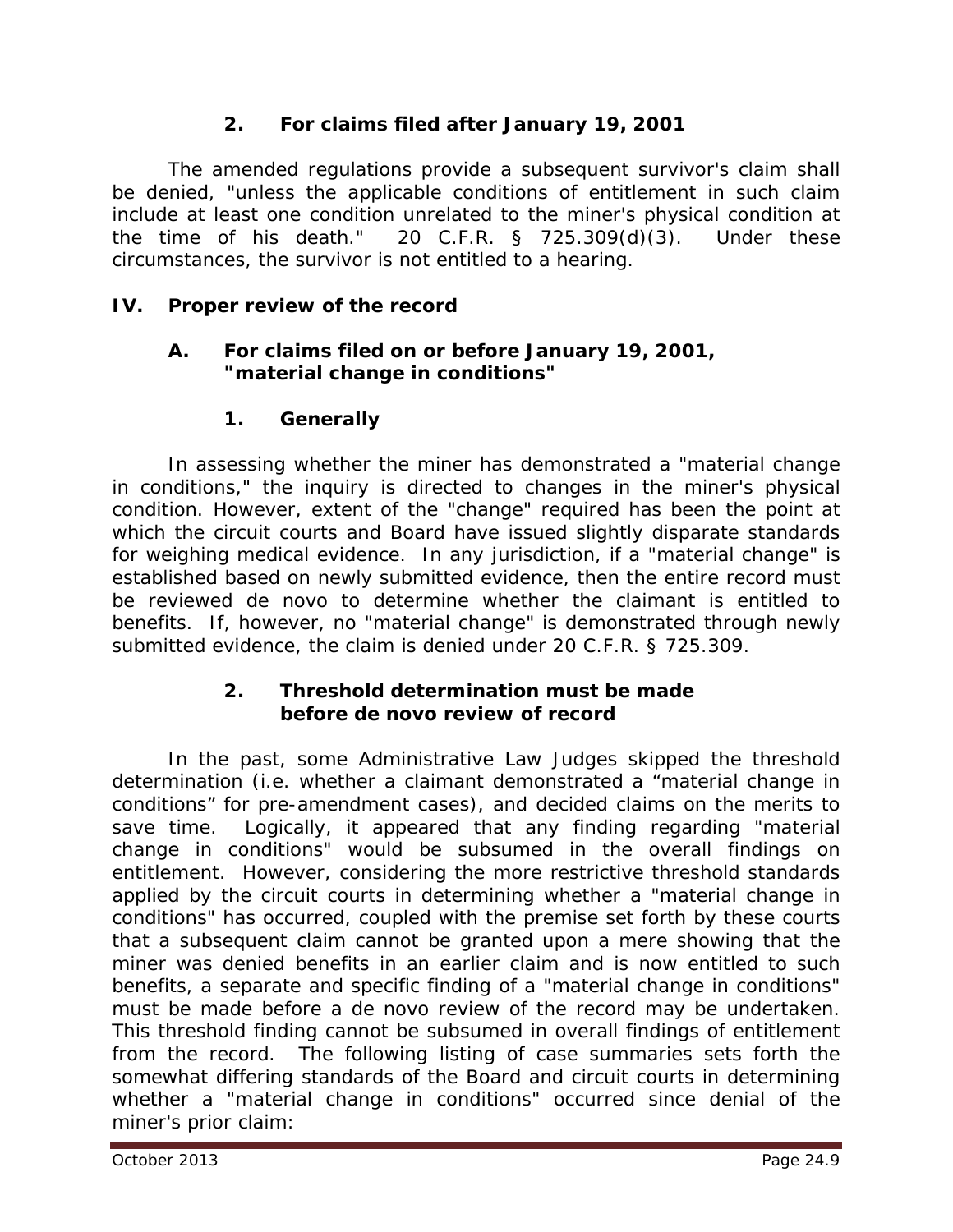## **a. Benefits Review Board**

The Benefits Review Board set forth its definition of "material change of conditions" under 20 C.F.R. § 725.309(d) in *Allen v. Mead Corp.*, 22 B.L.R. 1-61 (2000). In *Allen*, the Board overruled its prior decision in *Shupink v. LTV Steel Co.*, 17 B.L.R. 1-24 (1992), and adopted the Director's position for establishing a material change in conditions under 20 C.F.R. § 725.309, *to wit*: a claimant must establish, by a preponderance of the evidence developed subsequent to the denial of the prior claim, at least one of the elements of entitlement previously adjudicated against him or her. As a result, where the Administrative Law Judge concluded newly submitted evidence did not establish the presence of pneumoconiosis, but failed to address the issue of whether the evidence supported a finding that the miner was totally disabled (a ground upon which the prior claim was denied), the Administrative Law Judge's decision was vacated. On remand, the Administrative Law Judge was directed to analyze the newly submitted evidence, and determine whether the claimant was totally disabled under 20 C.F.R. § 718.204(c) before finding "no material change in conditions."

#### Must be based on element previously denied

In *Caudill v. Arch of Kentucky, Inc.*, 22 B.L.R. 1-97 (2000) (en banc on recon.), the Board held a "material change in conditions" must be established based on an element of entitlement previously adjudicated against the claimant in prior litigation. Under the facts of *Caudill,* the original Administrative Law Judge concluded the miner did not suffer from coal workers' pneumoconiosis. However, the Administrative Law Judge did not address the issue of total disability. As a result, the Board held the issue of total disability "may not be considered in determining whether the newly submitted evidence is sufficient to establish a material change in conditions . . .." In so holding, the Board adopted the arguments of the Director and Employer, and held the "material change" standard "requires an adverse finding on an element of entitlement because it is necessary to establish a baseline from which to gauge whether a material change in conditions has occurred." The Board further stated, unless an element has been previously adjudicated against the claimant, "new evidence cannot establish that the miner's condition has changed with respect to that element."

#### Lay testimony insufficient to establish "material change"

Lay testimony alone is insufficient to establish a "material change in conditions." In *Madden v. Gopher Mining Co.*, 21 B.L.R. 1-122 (1999),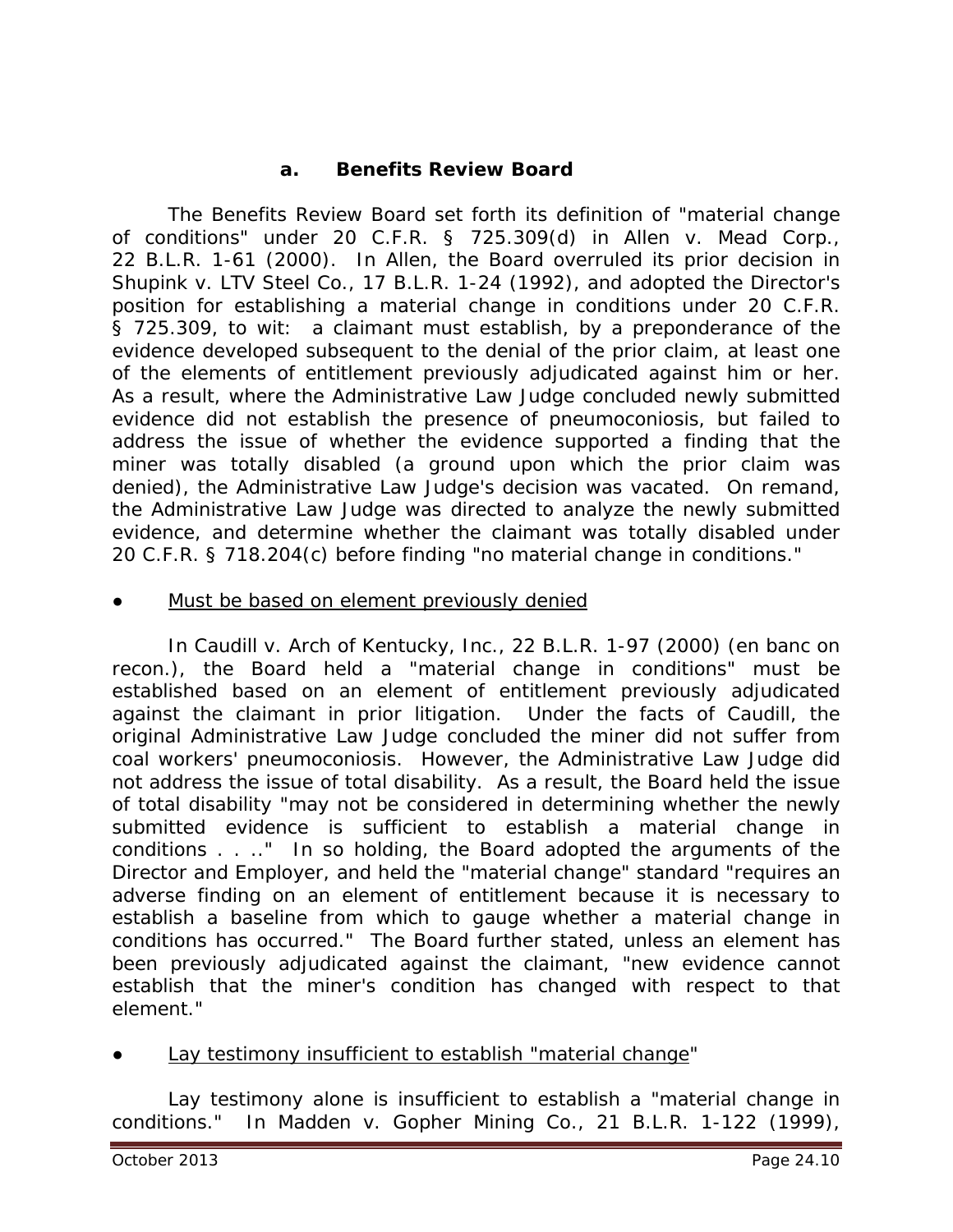the Board concluded it was proper for the Administrative Law Judge to deny the miner's second claim for benefits for failure to establish a "material change in conditions." On appeal, the miner noted he testified as to his worsened physical condition at the hearing, which he argued would support a finding of "material change." The Board disagreed and held lay testimony, standing alone, is insufficient to establish a material change in the absence of corroborating medical evidence.

## Must consider evidence after prior denial

In *Cline v. Westmoreland Coal Co.*, 21 B.L.R. 1-69 (1997), the Board held, in reviewing the evidence to determine whether a "material change in condition" is established, it is proper for the Administrative Law Judge to refuse to consider evidence "in existence at the time the first claim was decided on grounds that such evidence 'is not applicable in determining whether there has been a change in condition since the denial.'"

## **b. Third Circuit**

In *LaBelle Processing Co. v. Swarrow*, 72 F.3d 308 (3rd Cir. 1995), the Third Circuit held, if a "material change in conditions" is "asserted and established," the claim is not barred by 20 C.F.R. § 725.309 because it involves a new cause of action:

> Of course, new factual allegations supporting a previously denied claim will not create a new cause of action for the same injury previously adjudicated. (citation omitted). In contrast, new facts . . . may give rise to a new claim, which is not precluded by the earlier judgment.

The court noted pneumoconiosis is a "latent dust disease" that "may not become manifest until long after exposure to the causative agent . . . . " *Id.* at 314. In this vein, the court rejected Employer's argument that a miner's "simple" pneumoconiosis cannot progress without continued exposure to coal dust, stating that such a finding was not supported by the record and that "[l]egal pneumoconiosis (*i.e.* pneumoconiosis within the meaning of the BLBA) is defined more broadly than the medical (clinical) definition of pneumoconiosis." *Id.* at 315. The court adopted the Director's position, and followed the Sixth Circuit's *Sharondale* standard for demonstrating a "material change in conditions" under 20 C.F.R. § 725.309. And, the Administrative Law Judge must determine, after consideration of all of the newly generated medical evidence, whether the miner has proven at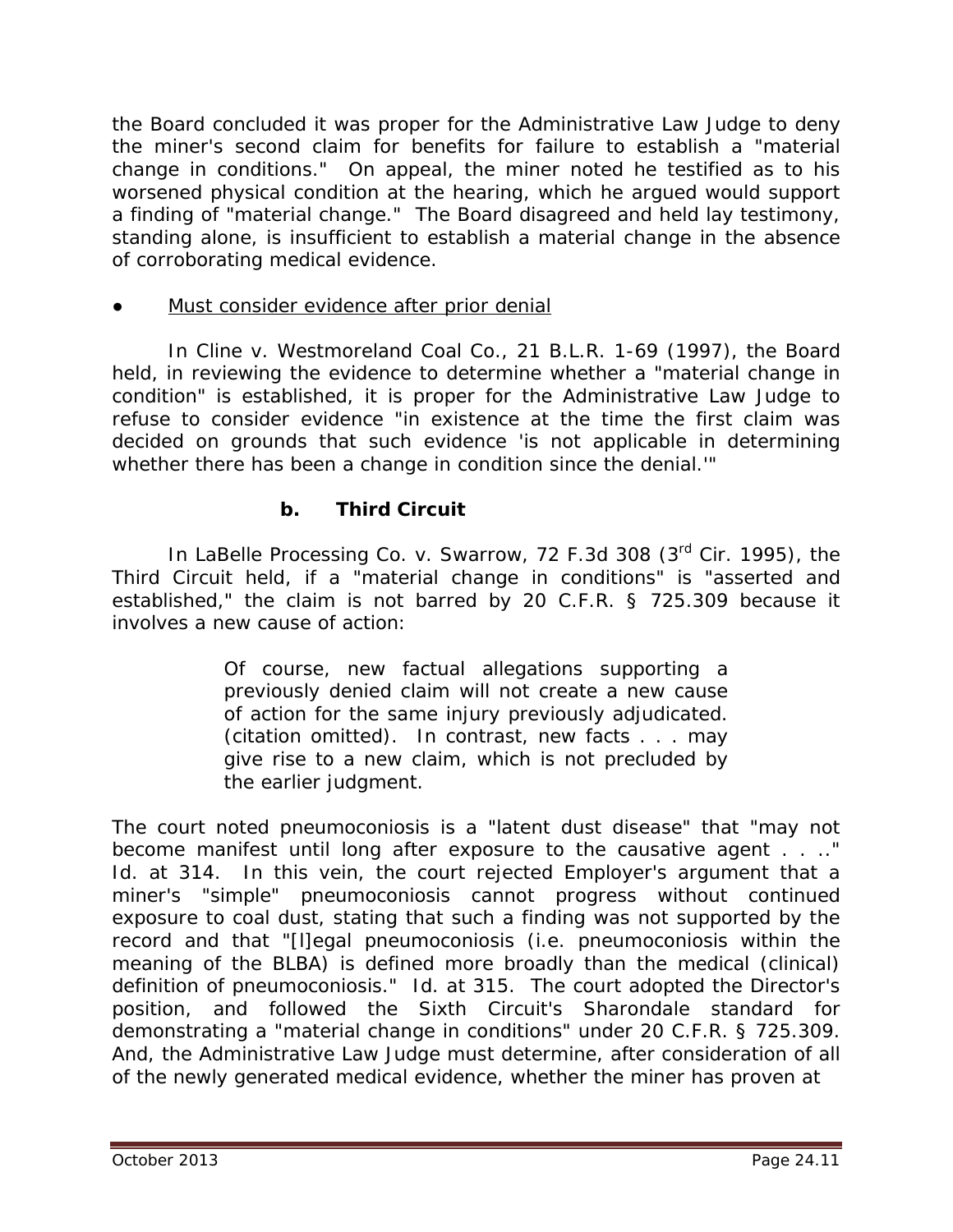least one element of entitlement previously adjudicated against him. *Id.* at  $317.<sup>1</sup>$  $317.<sup>1</sup>$  $317.<sup>1</sup>$ 

## **c. Fourth Circuit**

In *Lisa Lee Mines v. Director, OWCP*, 57 F.3d 402 (1995), *aff'd.*, 86 F.3d 1358 (4th Cir. 1996)(en banc), *cert. denied*, 117 S. Ct. 763 (1997), the Fourth Circuit determined "[t]he purpose of section 725.309(d) is not to allow a claimant to revisit an earlier denial of benefits, but rather only to show that his condition has materially changed since the earlier denial." *Id.* at 406. The court, sitting *en banc*, concluded it would apply the standard set forth by the Sixth Circuit in *Sharondale* for establishing a "material change in conditions," which requires that the Administrative Law Judge consider all of the newly generated medical evidence, favorable and unfavorable, and determine whether the miner has proven at least one of the elements of entitlement previously adjudicated against him. The Fourth Circuit declined, however, to adopt the Sixth Circuit's additional requirement that the Administrative Law Judge examine the evidence underlying the prior denial to determine whether it "differ[s] qualitatively" from that which is newly submitted.

#### **d. Sixth Circuit**

In *Sharondale Corp. v. Ross*, 42 F.3d 993 (6<sup>th</sup> Cir. 1994), the Sixth Circuit adopted a hybrid approach proposed by the Director, and held:

 $\overline{a}$ 

<span id="page-11-0"></span><sup>1</sup> In *Troup v. Reading Anthracite Coal Co.*, 22 B.L.R. 1-11 (1999) (en banc), the Board rejected Employer's argument that the Third Circuit's standard in *LaBelle Processing Co. v. Swarrow*, 72 F.3d 308 (3rd Cir. 1995) for establishing a "material change in conditions" violated the Supreme Court's holdings in *Metropolitan Stevedore Co. v. Rambo [Rambo II]*, 521 U.S. 121 (1997) and *Director, OWCP v. Greenwich Collieries [Ondecko]*, 512 U.S. 267 (1994).

Employer maintained the "material change" standard set forth in *Swarrow* impermissibly provided Claimant with an irrebuttable presumption of "material change" in violation of Section 7(c) of the Administrative Procedure Act, which requires that Claimant establish a material change by a preponderance of the evidence. The Board held to the contrary, and noted the one-element standard does not create an irrebuttable presumption; rather, if a claimant establishes one element of entitlement previously adjudicated against him or her, then the Administrative Law Judge *may* find that the standard has been met. The Board further held the Court's decision in *Rambo II* was inapplicable as it did not address the proper standard to be applied in a subsequent black lung claim filed under 20 C.F.R. § 725.309. In addition, the Board concluded the Supreme Court's decision in *Onderko* was not applicable because, while the standard set forth in *Swarrow* increases the burden imposed on a claimant, neither the employer's evidentiary burden, nor the type of evidence relevant to the issue, changed.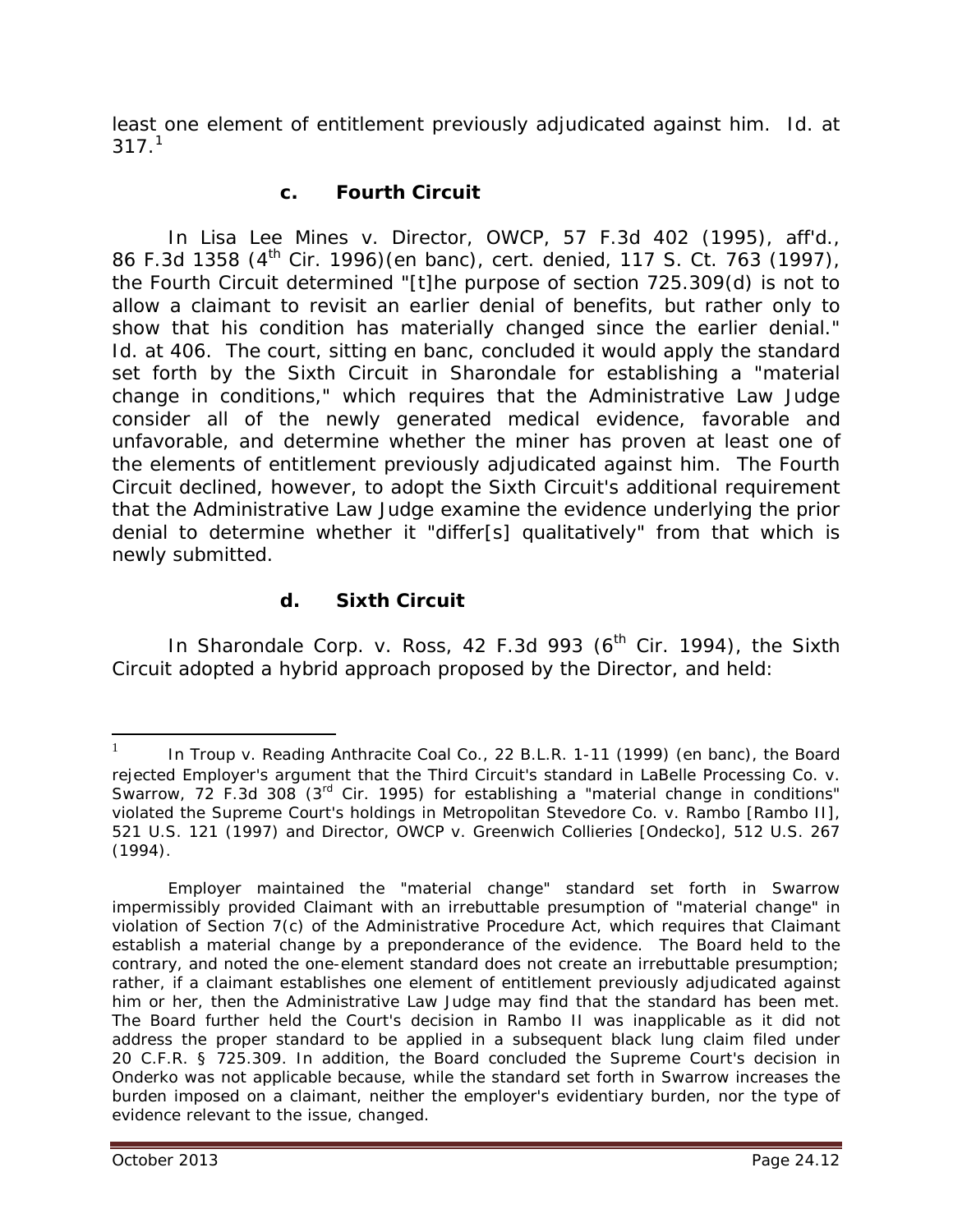[T]o assess whether a material change is established, the ALJ must consider all of the new evidence, favorable and unfavorable, and determine whether the miner has proven at least one of the elements of entitlement previously adjudicated against him. If the miner establishes the existence of that element, he has demonstrated, as a matter of law, a material change. Then the ALJ must consider whether all of the record evidence, including that submitted with the previous claims, supports a finding of entitlement to benefits.

#### *Id.* at 997-998.

In addition, the Administrative Law Judge must examine the evidence underlying the prior denial to determine whether it "differ[s] qualitatively" from evidence that is newly submitted." The court reasoned this approach "[a]ffords a miner a second chance to show entitlement to benefits provided his condition has worsened." The court wrote, "[E]ntitlement is not without limits, however; a miner whose condition has worsened since the filing of an initial claim may be eligible for benefits but after a year has passed since the denial of his claim, no miner is entitled to benefits simply because his claim should have been granted." *Id.* at 998.

In *Grundy Mining Co. v. Director, OWCP [Flynn]*, 353 F.3d 467 (6<sup>th</sup> Cir. 2003), a subsequent claim arising under the pre-amendment regulations at 20 C.F.R. § 725.309 (2000), the court reiterated its decision in *Sharondale* requires the Administrative Law Judge must resolve two specific issues prior to finding a "material change" in the miner's condition: (1) whether the miner has presented evidence generated since the prior denial establishing an element of entitlement previously adjudicated against him; and (2) whether the newly submitted evidence differs "qualitatively" from evidence previously submitted. Specifically, the *Flynn* court held "miners whose claims are governed by this Circuit's precedents must do more than satisfy the strict terms of the one-element test, but must also demonstrate that this change rests upon a qualitatively different evidentiary record." Once a "material change" is found, then the Administrative Law Judge must review the entire record *de novo* to determine ultimate entitlement to benefits.

In *Flynn*, the Administrative Law Judge properly held the miner demonstrated a "material change in conditions" based on a comparison of restrictions listed in Dr. Martin Fitzhand's 1980 and 1984 medical reports. In the 1980 report, which was submitted with the first claim, Dr. Fitzhand determined the miner could perform "mild activity at best"; whereas by 1984, in the second claim, Dr. Fitzhand opined the miner could do "no more than sedentary activity." The Administrative Law Judge reasonably noted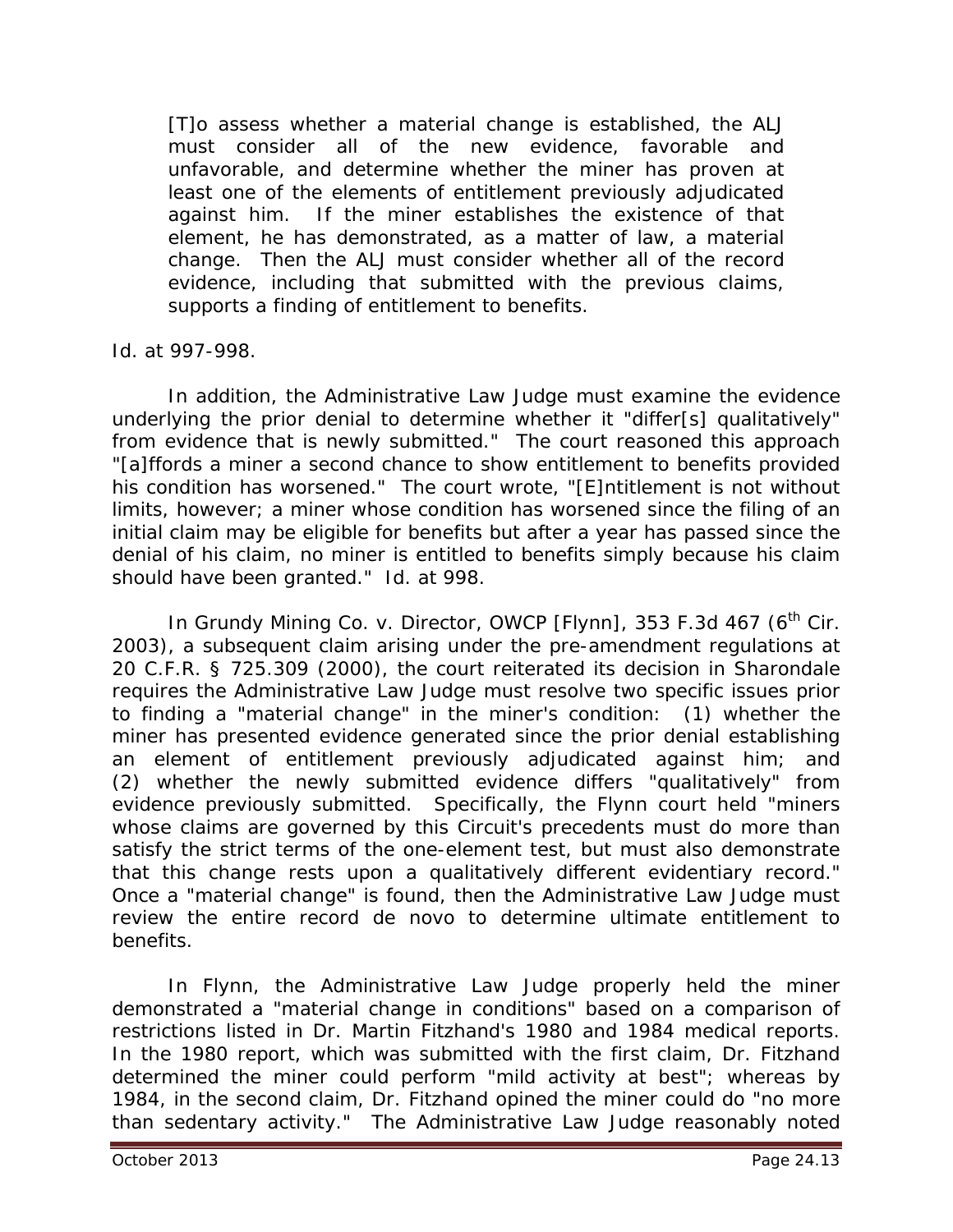the miner's last coal mining job, although light-duty work, required more than sedentary activity. The court stated this "downgraded assessment" was further supported by underlying objective testing, including physical examinations, pulmonary function studies, and blood gas studies. As a result, it upheld the Administrative Law Judge's finding of "material change in conditions." *See also Tennessee Consolidated Coal Co. v. Director, OWCP [Kirk]*, 264 F.3d 602 (6<sup>th</sup> Cir. 2001).

## **e. Seventh Circuit**

## Must demonstrate condition "substantially worsened"

The Seventh Circuit Court of Appeals, in *Sahara Coal v. Director, OWCP [McNew]*, 946 F.2d 554  $(7<sup>th</sup>$  Cir. 1991), held a claimant must establish, with newly submitted evidence, s/he "is now entitled to benefits" under 20 C.F.R. § 725.309 (2000). To demonstrate a "material change of conditions," the court determined it is not enough to introduce new evidence of disease or disability as this might only show that the first denial was wrong, which would be an impermissible collateral attack on the first denial. Rather, a claimant must introduce evidence demonstrating his or her condition has "substantially worsened" since the time of the prior denial to the point that s/he would now be entitled to benefits. For a discussion regarding application of the "substantially worse" standard in *McNew, see*  the Administrative Law Judge's decision on remand in the case, *McNew v. Sahara Coal Co.*, 18 B.L.R. 3-524 (1993), which was subsequently affirmed by the Benefits Review Board, *McNew v. Sahara Coal Co.*, BRB No. 93-2189 BLA (Aug. 31, 1994)(unpublished) (modifying only the onset month from October to November).

In *Peabody Coal Co. v. Spese*, 117 F.3d 1001 (7<sup>th</sup> Cir. 1997) (en banc), the Seventh Circuit held the "one-element" standard enunciated by the Sixth Circuit in *Sharondale Corp. v. Ross*, 42 F.3d 993 (6<sup>th</sup> Cir. 1994) was not contrary to its holding in *Sahara Coal Co. v. Director, OWCP [McNew]*, 946 F.2d 554 ( $7<sup>th</sup>$  Cir. 1991). Specifically, the court examined the standard proposed by the Director, and stated the following:

If . . . the Director means that at least one element that might independently have supported a decision against the claimant has now been shown to be different (implying that the earlier denial was correct), then we would agree that the 'one-element' test is the correct one. If the Director means something more expansive, his position would go beyond the principles of res judicata that are reflected in § 725.309(c) and that we endorsed in *Sahara Coal*.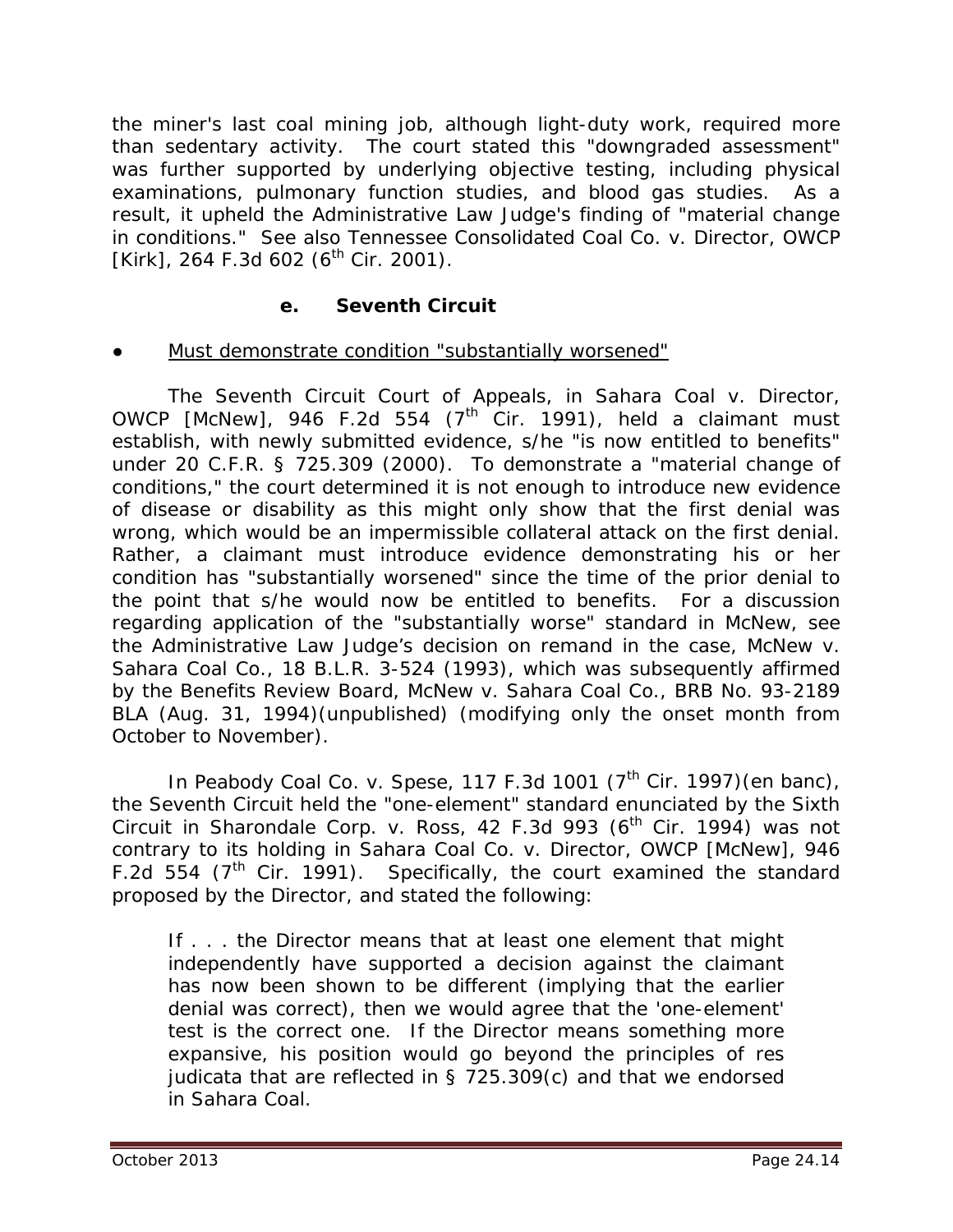*See also Midland Coal Co. v. Director, OWCP [Shores]*, 358 F.3d 486 (7<sup>th</sup> Cir. 2004) (Claimant established he was totally disabled in the fourth claim,

which was sufficient to find a "material change in conditions" since denial of his third claim).

First claim denied on procedural grounds

The Seventh Circuit declined to apply its "material change" standard under the particular circumstances presented in *Crowe v. Director, OWCP*, 226 F.3d 609 (7<sup>th</sup> Cir. 2000). In this case, the court held *McNew* did not apply where the miner's first claim was denied on purely procedural grounds such that his second filing was "merely (an attempt) to relitigate his original claim." The court reasoned, when the miner's "illiteracy is considered in conjunction with his lack of representation and the misinformation provided by the representative from the social security office, we are of the opinion that it would be unfair and improper to hold that the procedural denial of the petitioner's initial claim is sufficient to deprive him of an opportunity with the assistance of counsel to advance his 1990 claim on the merits of his health condition."

**Etiology of pneumoconiosis properly considered** 

 In *RAG American Coal Co. v. Director, OWCP [Buchanan]*, 576 F.3d 418 ( $7<sup>th</sup>$  Cir. 2009), the Administrative Law Judge awarded benefits in the miner's second claim under 20 C.F.R. § 725.309 based on a finding of total disability due to legal coal workers' pneumoconiosis, *i.e.* obstructive lung disease, emphysema, and chronic bronchitis stemming, in part, from the miner's coal dust exposure. Employer challenged the award of benefits on grounds that (1) the miner's second claim was barred by *res judicata*, (2) the miner did not demonstrate a "material change in conditions" since the denial of his prior claim, and (3) the Administrative Law Judge's "refusal to apply ordinary principles of finality denied (Employer) due process of law."

The circuit court disagreed. It applied the pre-amendment regulations at 20 C.F.R. § 725.309 because the miner's second claim was filed in August 1998. Citing to *Peabody Coal Co. v. Spese*, 117 F.3d 1001, 1007 (7<sup>th Cir.</sup> 1997) (en banc), the court reiterated a miner may "avoid the *res judicata* effect of the denial of his earlier claim if he establishes 'that there has been a material change in conditions.'" The court noted the Administrative Law Judge "found that (Claimant's) pulmonary disease had progressively and substantially worsened since the denial of his first claim, such that he established total disability due to pneumoconiosis." From this, it concluded the miner demonstrated a material change since the prior denial warranting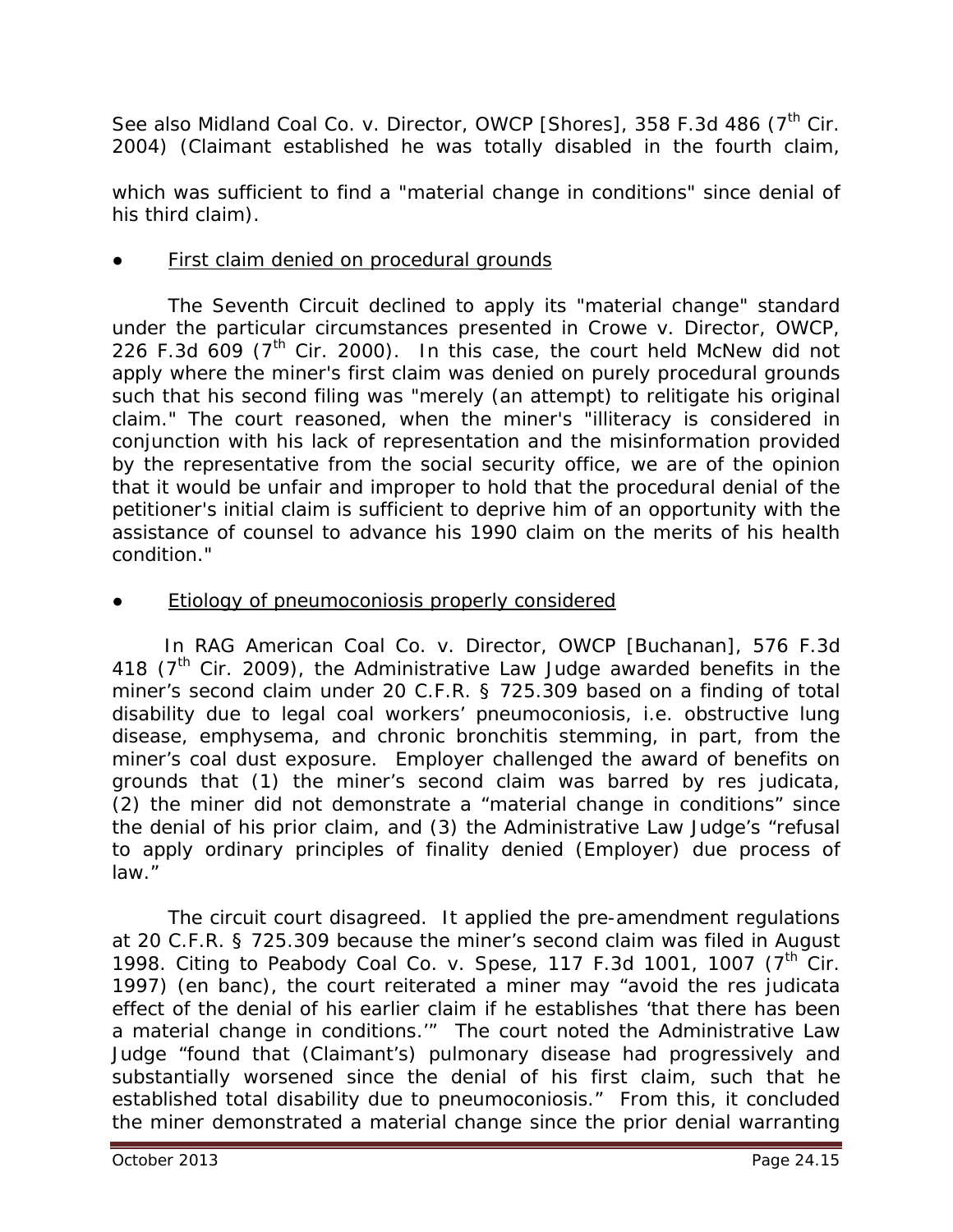#### relief from *res judicata*.

Employer noted the miner's first claim was denied on grounds that his emphysema and bronchitis were due solely to a 36-pack-year cigarette smoking history, and not due to the miner's 20-year coal mine employment history. From this Employer argued Claimant should not be allowed to re-litigate the cause of these conditions in his second claim. The court was not persuaded, and held this argument "leads right into RAG's sideswipe at the conclusion (both the DOL's and ours) that pneumoconiosis is progressive and latent."

## **f. Eighth Circuit**

In *Lovilia Coal Co. v. Harvey*, 109 F.3d 445 (8<sup>th</sup> Cir. 1997), the court held pneumoconiosis is a progressive and irreversible disease (it may develop in a miner after he has ceased working in the mines). *Id.* at 450. The Eighth Circuit then addressed the "material change in conditions" standard applicable to subsequent claims under 20 C.F.R. § 725.309, and held it would apply the "one-element standard" adopted by the Third, Fourth, and Sixth Circuits. Specifically, the Administrative Law Judge must consider "whether the weight of the new evidence of record . . . ., submitted by all the parties, establishes at least one of the elements of entitlement previously adjudicated against the miner." *Id.* at 451. The court further noted "'the element must be one capable of change,'" *i.e.* the existence of pneumoconiosis or total disability. *Id.* at 451. In this vein, the court also held the following:

[T]he Director explains that if a miner was found not to have pneumoconiosis at the time of an earlier denial, and he thereafter establishes that he has the disease, in the absence of evidence showing the denial was a mistake, an inference of 'material change' is not only permitted but 'compelled.' We agree.

#### *Id.* at 451.

The court further rejected Employer's arguments that its holding violated the Supreme Court's ruling in *Director, OWCP v. Greenwich Collieries [Onderko]*, 512 U.S. 267 (1994) by improperly shifting the burden of persuasion from the claimant to the coal company. To the contrary, the court found "the Director's interpretation is akin to the statutory and regulatory presumptions which ease a black lung claimant's burden of production, but do not shift the burden of persuasion, as that term is used in *Greenwich Collieries.*" *Id.* at 452-53.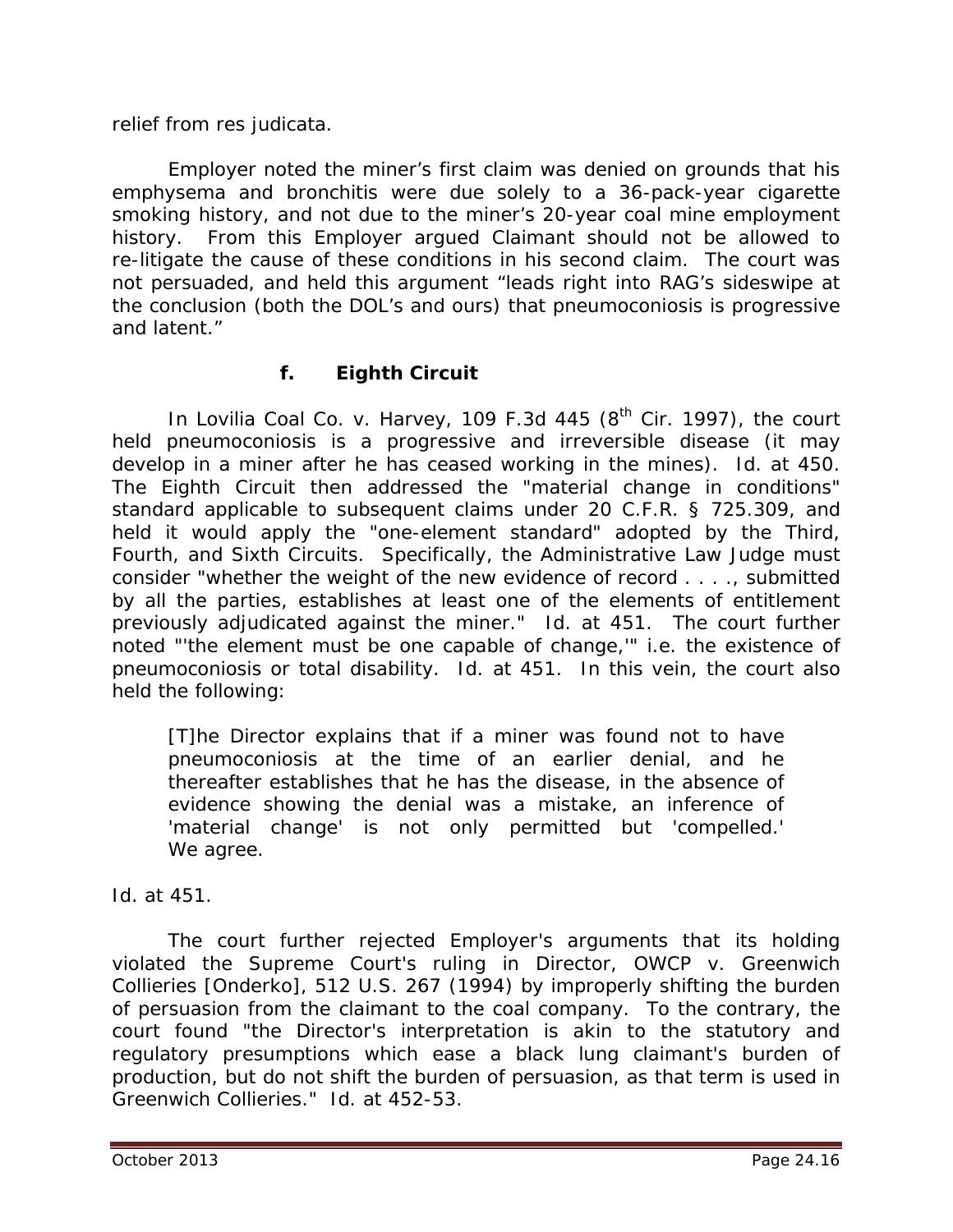## **g. Tenth Circuit**

#### "Material change" for each element previously denied

In *Wyoming Fuel Co. v. Director, OWCP*, 90 F.3d 1502 (10<sup>th</sup> Cir. 1996), the Tenth Circuit held, in order to establish a "material change in conditions" under 20 C.F.R. § 725.309, a claimant "must prove for each element that actually was decided adversely to the claimant in the prior denial that there has been a material change in that condition since the prior claim was denied." *Id.* at 1511. The court further stated as follows:

In order to meet the claimant's threshold burden of proving a material change in a particular element, the claimant need not go as far as proving that he or she now satisfies the element. Instead, under the plain language of the statute and regulations, and consistent with res judicata, the claimant need only show that this element has worsened materially since the time of the prior denial. An example of how a claimant might show that a condition has materially worsened, the claimant might offer to compare past and present x-rays reflecting that any conditions suggesting that the claimant has pneumoconiosis have become materially more severe since the last claim was rejected. As another example, the claimant might present more extreme blood gas test results obtained since the prior denial to indicate that his or her disability has become materially more severe since the last claim was rejected. However, a new interpretation of an old x-ray that was taken before the prior denial or a further blood gas result identical to results considered in the prior denial does not demonstrate that a miner's conditions has materially changed.

*Id.* at 1511. In addition, the court held, if the adjudicator in the first claim did not decide a particular entitlement issue, then there is no issue preclusion, and a claimant need not demonstrate a "material change" in this element upon the filing of a subsequent claim under 20 C.F.R. § 725.309. *Id.* at 1511.

Denial of original claim, not modification, relevant

By unpublished decision in *McNally Pittsburgh Manufacturing Co. v. Director, OWCP*, Case No. 03-9508 (10<sup>th</sup> Cir. Feb. 10, 2004) (unpub.), the court clarified its "material change" standard in *Wyoming Fuel Co. v. Director, OWCP*, 90 F.3d 1502, 1511 (10<sup>th</sup> cir. 1996) and held, "in order for an administrative law judge to determine whether a claimant establishes this necessary change in his or her physical condition, the administrative law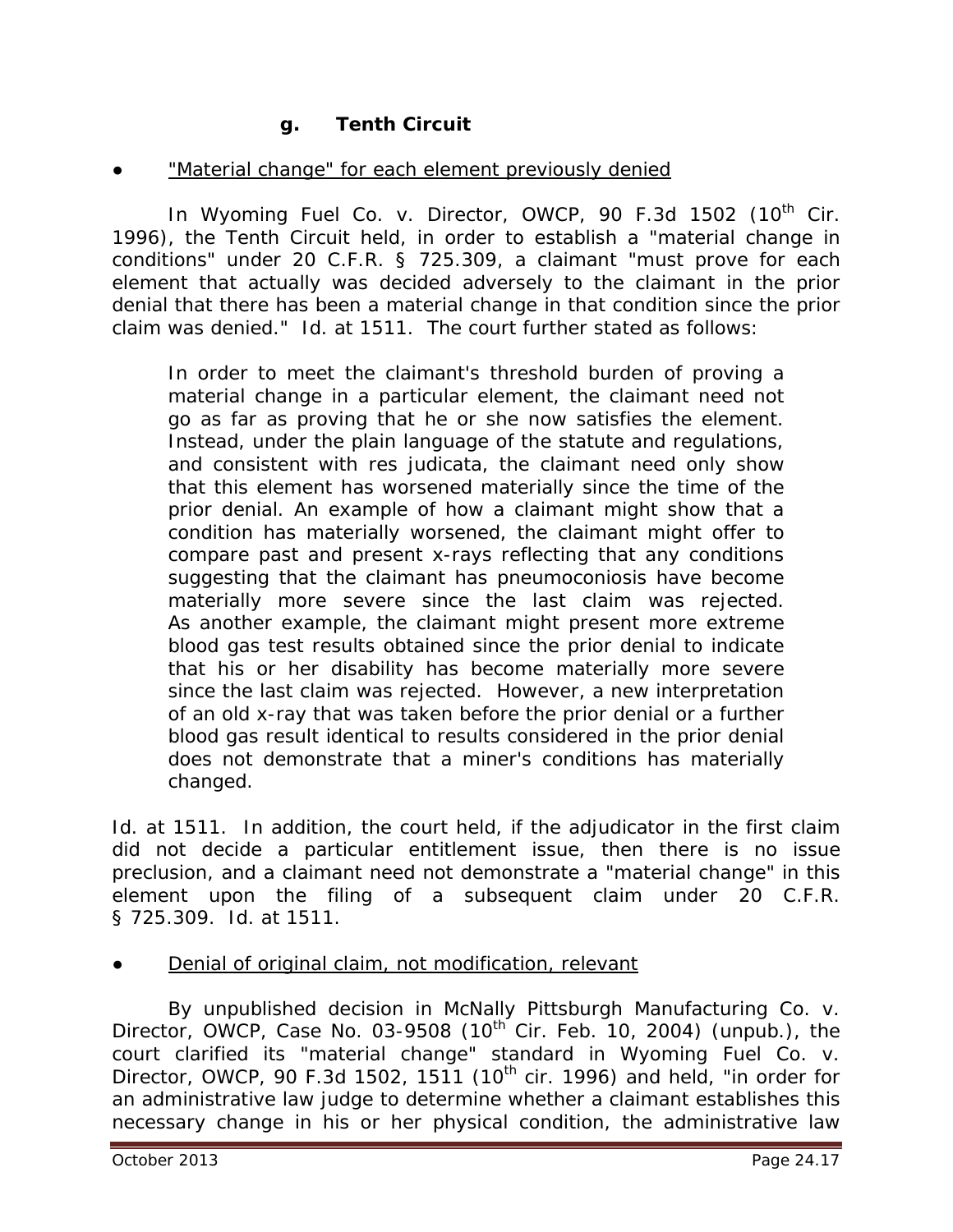judge should determine whether evidence obtained after the prior denial demonstrates a material worsening of those elements found against the claimant." In the case before it, the miner filed a petition for modification of the District Director's denial of his original claim. The claim was denied on modification and, after more than one year, the miner filed a second claim. When assessing whether a "material change in conditions" is established, the Administrative Law Judge must use the date of denial of the original claim, not the date of denial on modification.

## **h. Eleventh Circuit**

In *U.S. Steel Mining Co. v. Director, OWCP [Jones]*, 386 F.3d 977  $(11<sup>th</sup>$  Cir. 2004), the Eleventh Circuit adopted the "one element" standard for establishing a "material change in condition" as set forth by the Third, Fourth, and Eighth Circuit Courts of Appeals. It noted the "Director's standard gives full credit to the *finality* of the original denial, but plainly recognizes that pneumoconiosis is a latent and progressive disease, and that a miner's condition can change over time." The court further cited to the amended regulatory provisions at 20 C.F.R. § 725.309(d) with approval.

# **B. For claims filed after January 19, 2001**

## **1. Establishing an element of entitlement previously denied**

The amended regulations dispense with the "material change in condition" language, and contain a threshold standard, generally adopting the position of the Board and several circuit courts:

(d) A subsequent claim shall be processed and adjudicated in accordance with the provisions of subparts E and F of this part, except that the claim shall be denied unless the claimant demonstrates that one of the applicable conditions of entitlement (see Secs. 725.202(d) (miner), 725.212 (spouse), 725.218 (child), and 725.222 (parent, brother, or sister)) has changed since the date upon which the order denying the prior claim became final. The applicability of this paragraph may be waived by the operator or fund, as appropriate. The following additional rules shall apply to the adjudication of a subsequent claim:

(1) Any evidence submitted in connection with any prior claim shall be made a part of the record in the subsequent claim, provided that it was not excluded in the adjudication of the prior claim.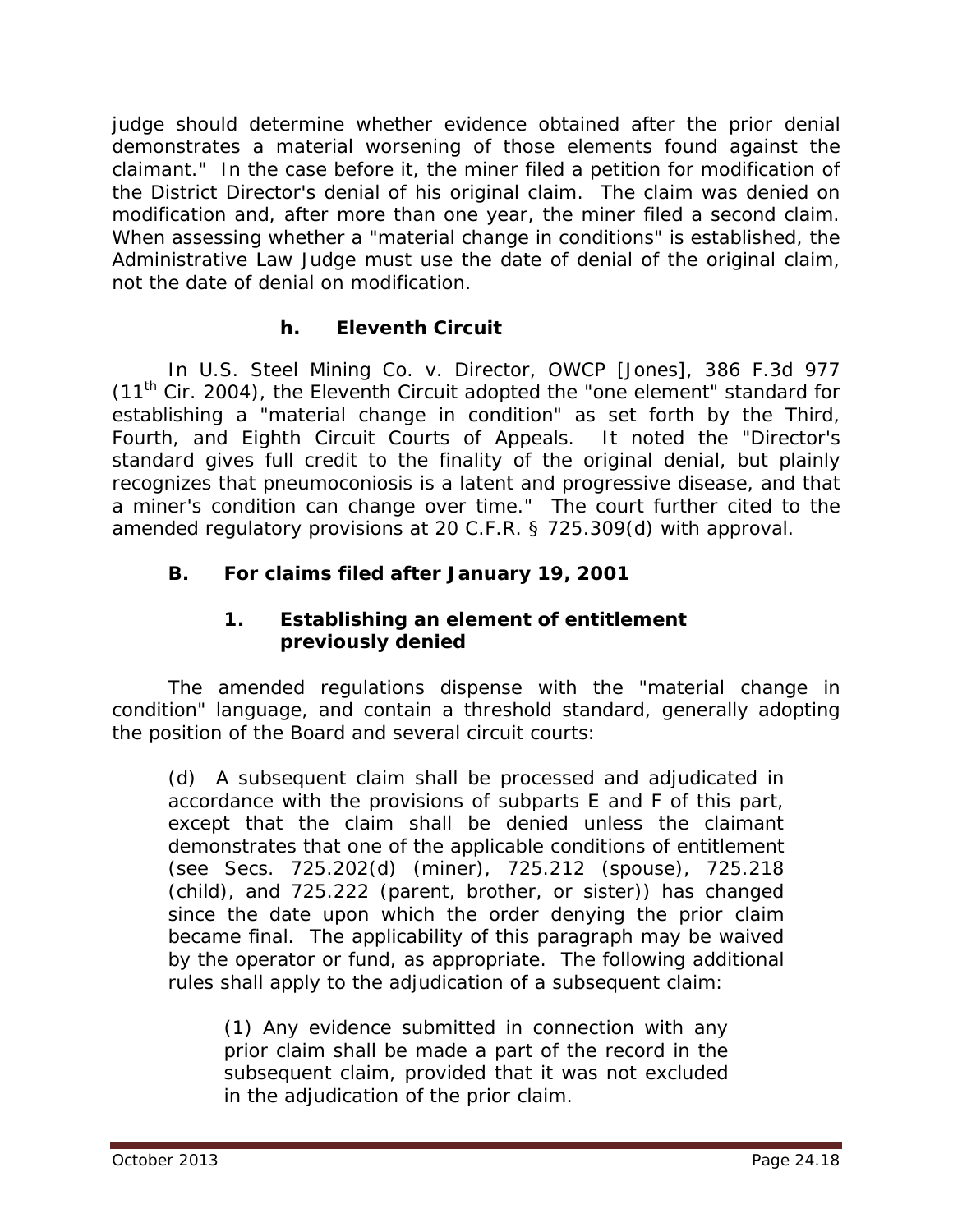(2) For purposes of this section, the applicable conditions of entitlement shall be limited to those conditions upon which the prior denial was based. For example, if the claim was denied solely on the basis that the individual was not a miner, the subsequent claim must be denied unless the individual worked as miner following the prior denial. Similarly, if the claim was denied because the miner did not meet one or more of the eligibility criteria contained in part 718 of this subchapter, the subsequent claim must be denied unless the miner meets at least one of the criteria that he or she did not meet previously.

(3) If the applicable condition(s) of entitlement relate to the miner's physical condition, the subsequent claim may be approved only if new evidence submitted in connection with the subsequent claim establishes at least one applicable condition of entitlement.

**. . .**

(4) If the claimant demonstrates a change in one of the applicable conditions of entitlement, no findings made in connection with the prior claim, except those based on a party's failure to contest an issue (see § 725.463), shall be binding on any party in the adjudication of the subsequent claim. However, any stipulation made by any party in the adjudication with the prior claim shall be binding on that party in the adjudication of the subsequent claim.

20 C.F.R. § 725.309(d). Pursuant to 20 C.F.R. § 725.409, if a prior claim was denied by reason of abandonment, then it constitutes "a finding that the claimant has not established any applicable condition of entitlement." 20 C.F.R. § 725.409(c).

#### **a. Causation elements, capable of change**

In *M.F. v. Sullivan Brothers Coal Co.*, BRB No. 07-0554 BLA (Mar. 31, 2008) (unpub.), the Board held disability causation is an element of entitlement capable of change under 20 C.F.R. § 725.309. As a result, where the miner's prior claim was denied because he failed to demonstrate his totally disabling respiratory impairment was due to pneumoconiosis, it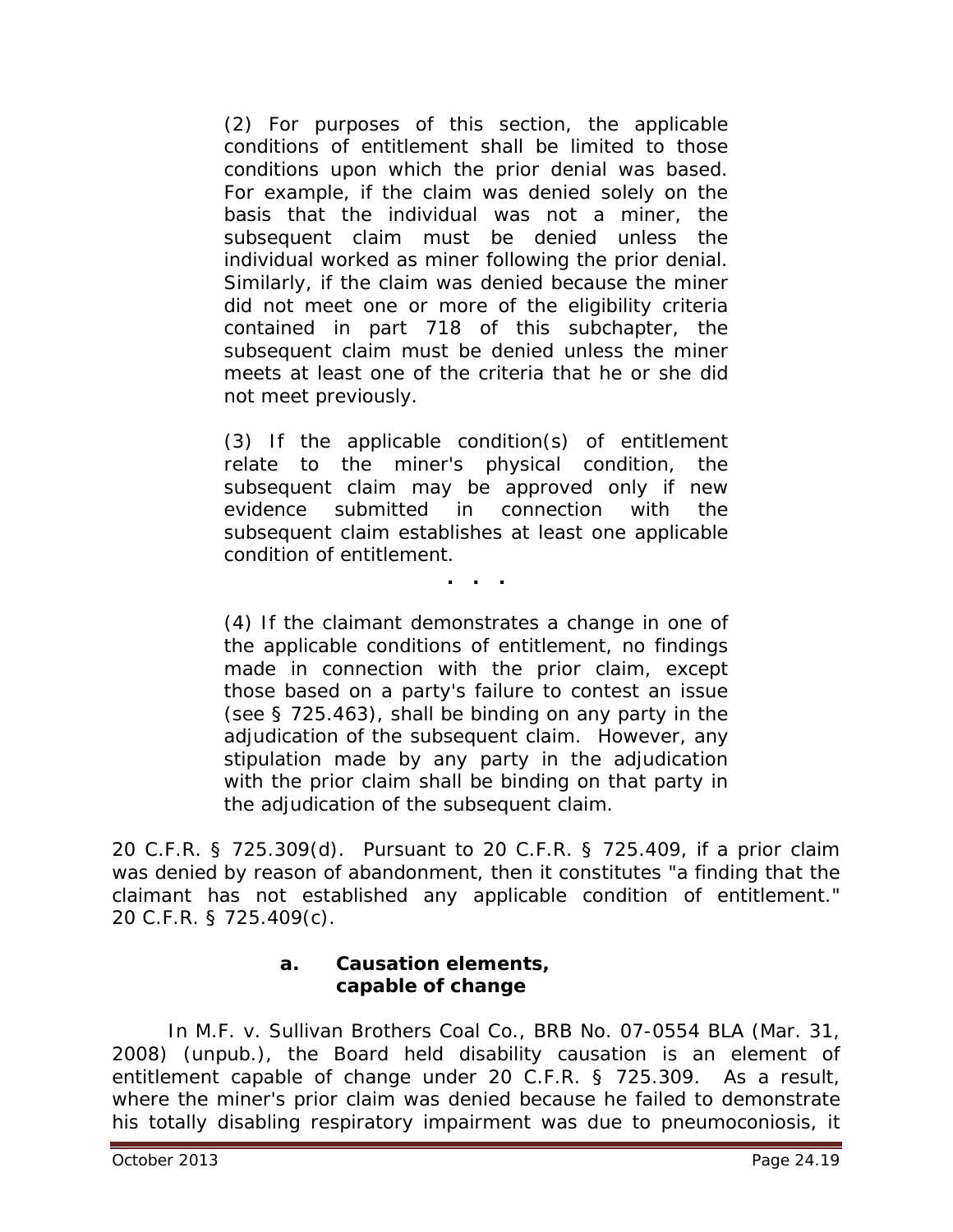was proper for the Administrative Law Judge to consider whether disability causation was established as a threshold matter in the subsequent claim.

*See also Buck Creek Coal Co. v. Director, OWCP [Sexton],* 706 F.3d 756 ( $6<sup>th</sup>$  Cir. 2013) (disability causation capable of change; "a miner's physical condition changes over time, and thus the presence of the disease at one point in time in no way precludes future proof that the disease has become present or has become so severe as to become totally disabling"); *RAG American Coal Co. v. Director, OWCP [Buchanan]*, 576 F.3d 418 (7th Cir. 2009) (pre-amendment decision holding same); *White v. New White Coal Co.*, 23 B.L.R. 1-1 (2004).

## **b. No "qualitative" analysis required**

In a subsequent claim arising in the Sixth Circuit, *J.R. v. Tennessee Coal Co.*, BRB No. 07-0569 BLA (Mar. 31, 2008) (unpub.), the Administrative Law Judge in not required to conduct a "qualitative" analysis of the old and new medical evidence, as required by *Sharondale Corp. v. Ross,* 42 F.3d 993 (6<sup>th</sup> Cir. 1994), to determine whether the miner's condition had worsened. Rather, the Board adopted the Director's position, and held the claim was governed by the amended regulatory provision at 20 C.F.R. § 725.309(d)(3), "which requires only that a claimant establish a change in one of the elements of entitlement previously adjudicated against him to proceed with his claim."

In *Cumberland River Coal Co. v. Director, OWCP [Banks]*, 690 F.3d 477 ( $6<sup>th</sup>$  Cir. 2012), the circuit court affirmed the Administrative Law Judge's award of benefits based on a finding that the miner was totally disabled due to legal coal workers' pneumoconiosis. Noting a 38-pack-year cigarette smoking history and a 17-year coal mine employment history, the Administrative Law Judge weighed conflicting medical opinions to conclude that smoking and coal dust exposure contributed to development of the miner's disabling emphysema and chronic bronchitis.

Notably, the miner's first two claims were denied for failure to demonstrate the presence of pneumoconiosis. Indeed, a prior Administrative Law Judge found the miner's respiratory disease was due solely to his history of smoking, not coal dust exposure. In the miner's third claim, the Administrative Law Judge concluded legal pneumoconiosis was established. As a result, he determined the threshold requirement at 20 C.F.R. § 725.309 (the miner must establish an element of entitlement previously adjudicated against him) was satisfied.

Employer challenged the Administrative Law Judge's determination in this regard. Citing to *Sharondale Corp. v. Ross*, 42 F.3d 993 (6<sup>th</sup> Cir. 1994),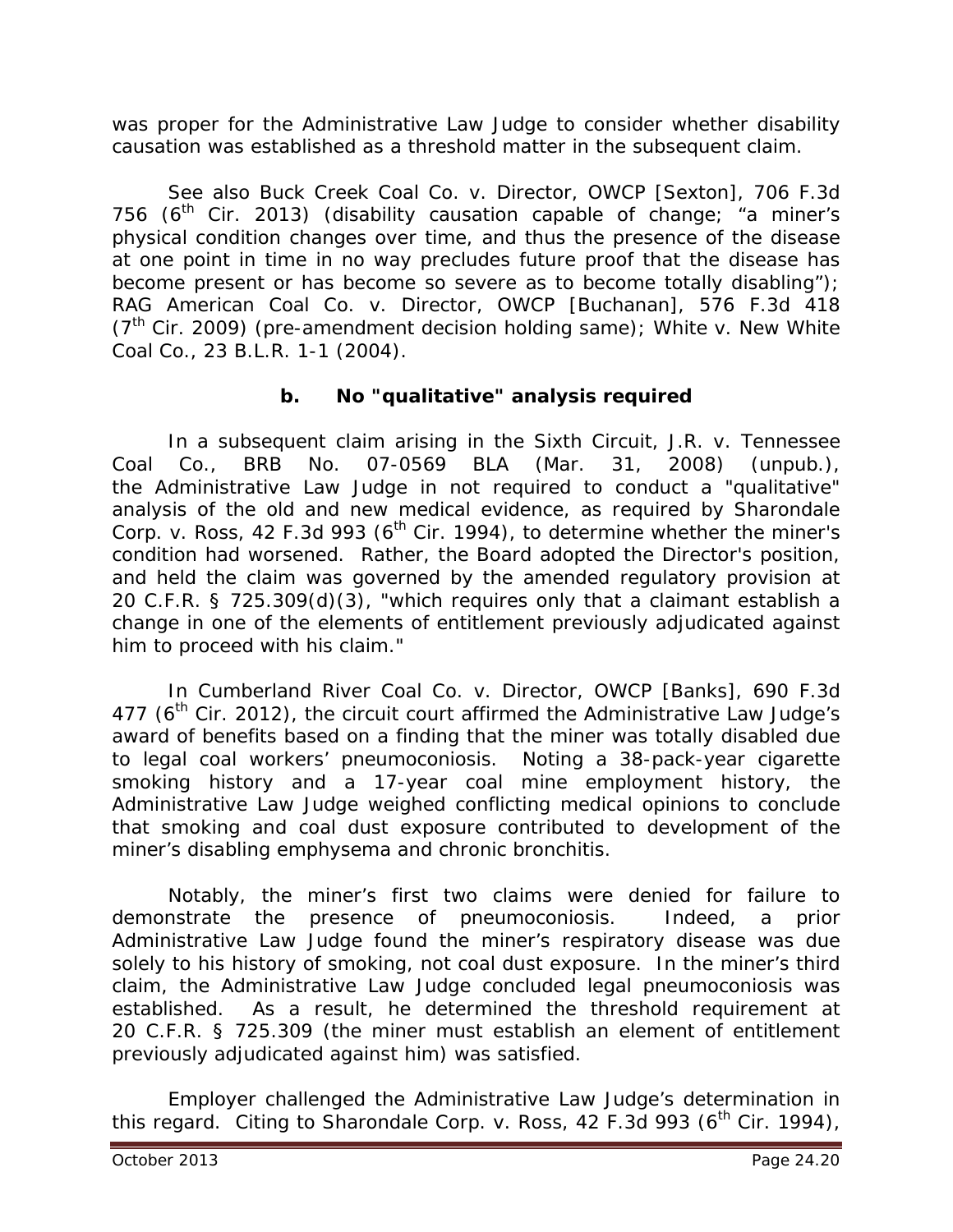Employer asserted the newly submitted evidence must differ "qualitatively" from old evidence. The court adopted the Director's position on appeal, and departed from its holding in *Ross* to state:

. . . the ALJ need not compare the old and new evidence to determine a change in condition; rather, he will consider only the new evidence to determine whether the element of entitlement previously found lacking is now present.

*Slip op.* at 10. Although the court emphasized that medical opinions considered (for purposes of the threshold determination) must post-date denial of the miner's last claim, the fact-finder does not need to make a determination that the new evidence differs "qualitatively" from the old evidence to satisfy the threshold requirements at 20 C.F.R. § 725.309.

*See also Buck Creek Coal Co. v. Director, OWCP [Sexton],* 706 F.3d 756 ( $6<sup>th</sup>$  Cir. 2013) ("qualitative" analysis no longer required under the amended regulations).

## **c. Failure to establish any element of entitlement in previous claim**

In *Harris v. Old Ben Coal Co.*, 23 B.L.R. 1-98 (2006)(en banc) (J. McGranery and J. Hall, concurring and dissenting), a subsequent claim arising under the amended regulations in the Seventh Circuit, the Board held the miner must demonstrate one of the "applicable conditions of entitlement" upon which the prior denial was based. Because Claimant failed to establish any element of entitlement in his initial claim, he "had to submit new evidence establishing at least one of these elements to proceed with his claim." In finding the miner was now totally disabled, the Board held treatment notes recorded two to four years prior to the hearing were less probative as the miner's condition at the time of the hearing "is the relevant point in time for assessing claimant's ability to perform his usual coal mine employment."

## **d. Cause of large masses in the lungs**

 Under the facts of *Johnson v. Peabody Western Coal Co.*, BRB No. 09-0772 BLA (Aug. 31, 2010), *aff'd. in relevant part on recon.* (Apr. 21, 2011) (unpub.), the Administrative Law Judge denied a subsequent claim because, in the original and subsequent claims, large masses were identified in the miner's lungs. In the original claim, it was determined the masses were unrelated to coal dust exposure. In denying the subsequent claim on the same grounds, the Administrative Law Judge stated: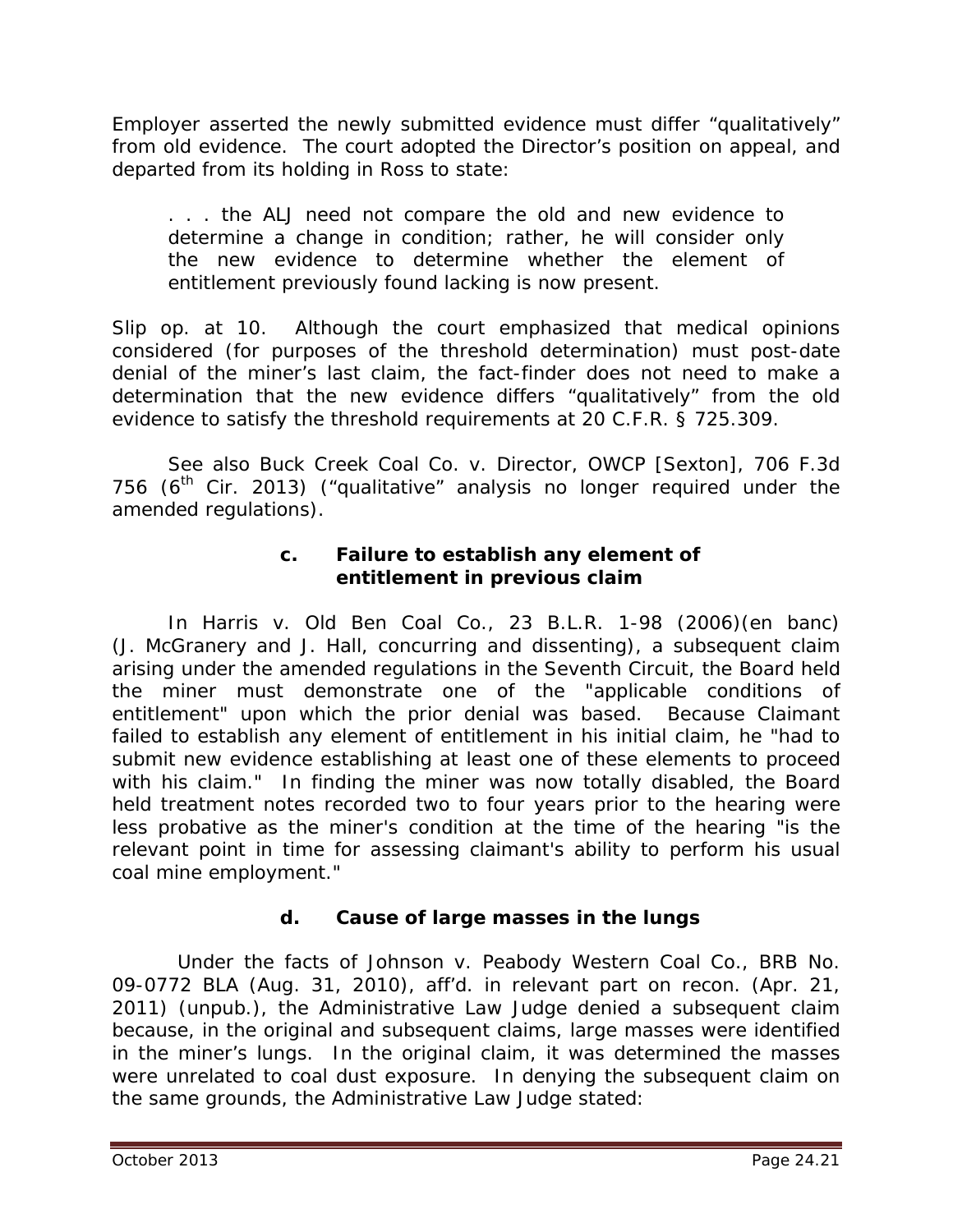[T]o meet the threshold determination under [Section] 725.309 in this claim, newly submitted medical evidence must reveal some change, worsening, or progression of the miner's respiratory condition. Additional chest x-ray evidence of large masses will be insufficient. Rather, the x-ray evidence will need to demonstrate that there are more masses, or more nodules, or large masses in the miner's lungs than were present in the first claim in order to meet the threshold requirement . . ..

The threshold requirement cannot be met by evidence only addressing the cause of the large opacities observed in the miner's original claim without a concomitant change in the size or number of these opacities.

*Slip op.* at 4. To hold otherwise, according to the Administrative Law Judge, would amount to undertaking a "mistake in a determination of fact" analysis, which he was not empowered perform under 20 C.F.R. § 725.309. The Director, OWCP did not submit a brief on appeal but, in vacating the Administrative Law Judge's decision, the Board held:

Under the revised version of Section 725.309, . . . claimant can demonstrate the requisite change in an applicable condition of entitlement by establishing, through evidence developed subsequent to the prior denial, at least one of the elements of entitlement that was adjudicated against him. (citations omitted). There is no separate requirement that claimant submit qualitatively different evidence. We vacate, therefore, the administrative law judge's finding that claimant was required to establish the presence of new large nodules or masses or that the pre-existing masses have grown larger, to establish the existence of complicated pneumoconiosis pursuant to Section 718.304, and a change in an applicable condition of entitlement pursuant to Section 725.309.

*Slip op.* at 6.

## **e. Application of the 15-year presumption; used to demonstrate element of entitlement**

In *Consolidation Coal Co. v. Director, OWCP [Bailey]*, 721 F.3d 789  $(7<sup>th</sup>$  Cir. 2013), the circuit court upheld an award of benefits based on application of the 15-year presumption in a subsequent miner's claim filed after enactment of the Patient Protection and Affordable Care Act (PPACA), Pub. L. No. 111-148 § 1556 (2010), where the miner's two pre-PPACA claims were denied. The court stated: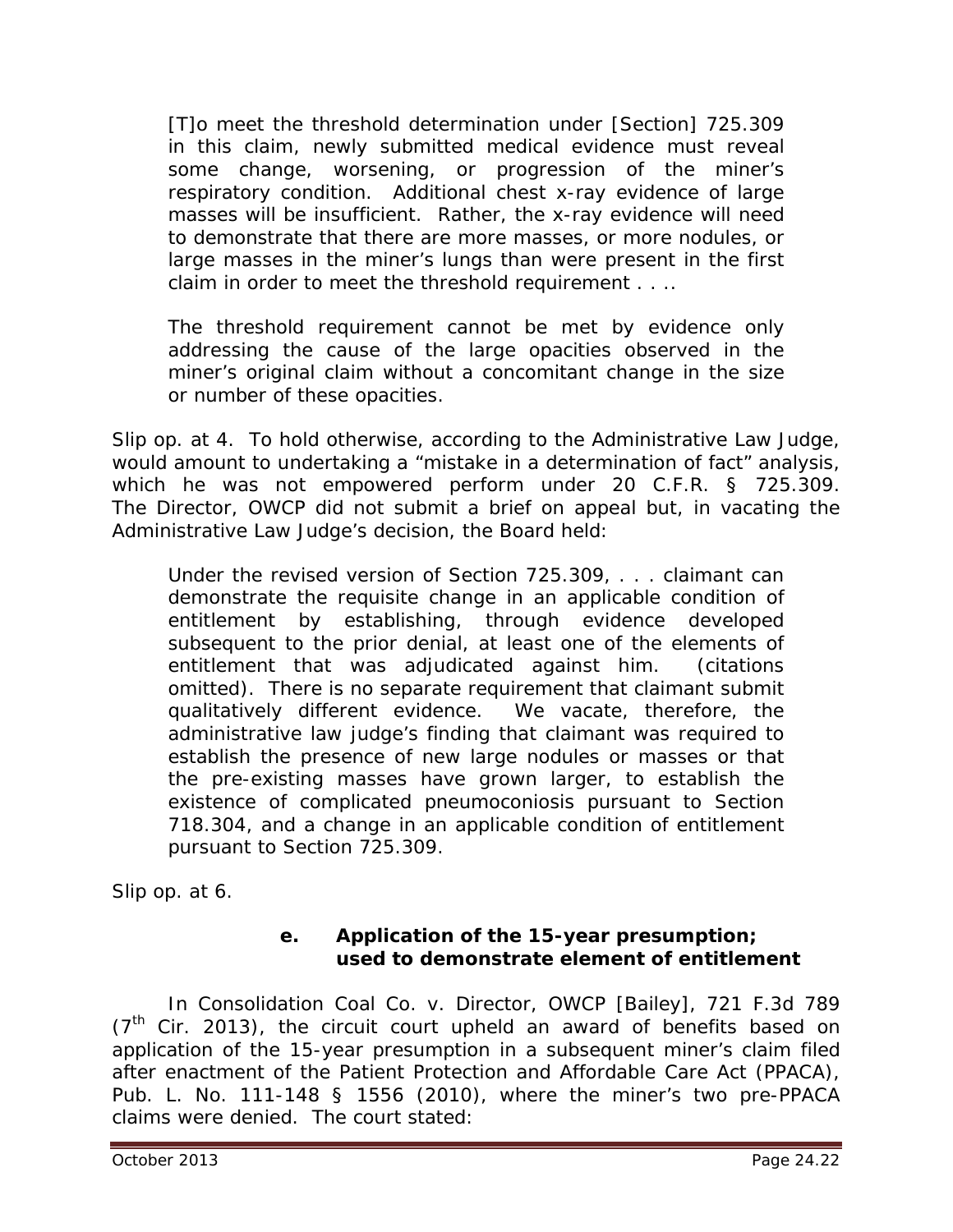A subsequent claim inquiry must show that 'one of the applicable conditions of entitlement' as set out in 20 C.F.R. § 725.309(d). Section 725.202(d) lists the elements of a claim, including that the claimant has pneumoconiosis as set out in § 717.202, and that this pneumoconiosis contributes to the claimant's total disability, as set out in § 718.204. These sections set out the elements of entitlement and incorporate regulatory definitions of those elements.

There is nothing in any of these sections that precludes the use of the 15-year presumption to show a change in condition. Indeed, these sections specifically mention that the elements of pneumoconiosis and disability causation, respectively, can be established by the 15-year presumption.

The court held:

As the 15-year presumption is now built into the definitions of the elements, the 15-year presumption can be used to show a change in condition.

*Id*.

In *Consolidation Coal Co. v. Director, OWCP [Burris]*, \_\_\_ F.3d \_\_\_, Case No. 12-1330 ( $7<sup>th</sup>$  Cir. Oct. 8, 2013), the court affirmed the award of benefits to a miner with a 45-pack-year smoking history, a number of health problems including heart and lung disease, and 23 years of coal mine employment. The miner's first claim was abandoned under 20 C.F.R. § 725.409. At the hearing before the Administrative Law Judge, Employer conceded the presence of a totally disabling respiratory impairment in the second claim and conceded the threshold requirement (of establishing an element of entitlement previously adjudicated against the miner) was demonstrated under 20 C.F.R. § 725.309 in this subsequent claim.

On appeal, Employer argued that the threshold requirement under 20 C.F.R. § 725.309 was not met because evidence supported a finding of total disability in the miner's first, abandoned claim, but the court disagreed for three reasons. First, the court held:

[S]tipulations and concessions bind those who make them and Consolidation is therefore bound by its concession below that Burris is totally disabled and has met his burden of demonstrating a change in one of the conditions of entitlement.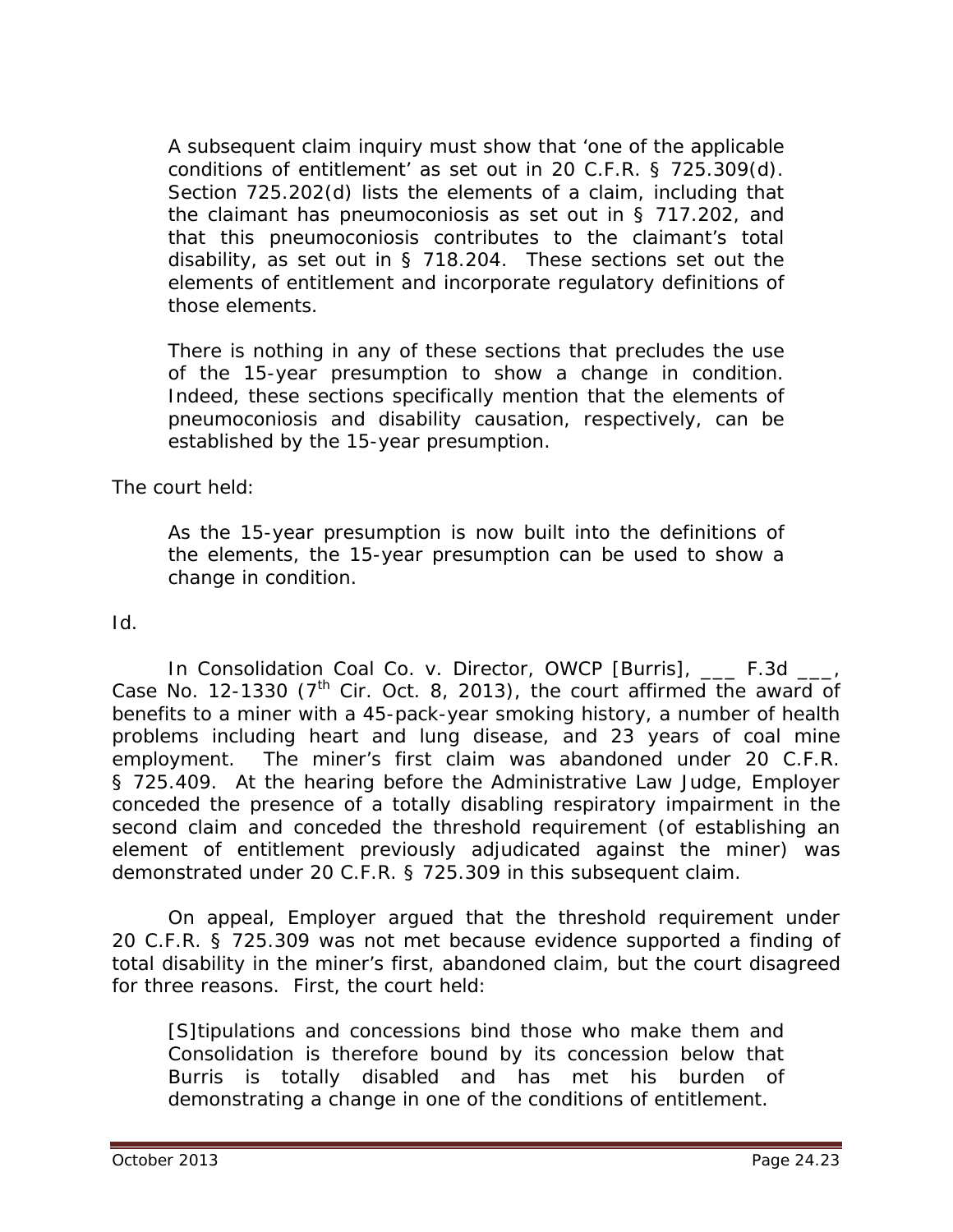Second, in the subsequent claim, the miner was not required to present medical evidence that differed qualitatively from evidence presented in the prior claim, *i.e.* evidence showing progression or worsening of the miner's condition. The miner's first claim was abandoned, which operated as a denial on all grounds. As a result, for purposes of the threshold determination in the second claim, the miner was required only to present evidence sufficient to establish an element of entitlement previously adjudicated against him—here, evidence of a totally disabling respiratory impairment. Third, the court reiterated that the 15-year presumption that the miner suffers from a total disability due to pneumoconiosis also may be used to satisfy the threshold requirement of 20 C.F.R. § 725.309.

For additional discussion of the 15-year presumption, *see* Chapter 11.

# **2. Responsible operator designation**

In its comments to the amended regulations, the Department states the following with regard to naming a new operator for a claim filed under 20 C.F.R. § 725.309:

To the extent that a denied claimant files a subsequent claim pursuant to § 725.309, of course, the Department's ability to identify another operator would be limited only by the principles of issue preclusion. For example, where the operator designated as the responsible operator by the district director in a prior claim is no longer financially capable of paying benefits, the district director may designate a different responsible operator. In such a case, where the claimant will have to re-litigate his entitlement anyway, the district director should be permitted to reconsider his designation of the responsible operator liable for the payment of the claimant's benefits.

65 Fed. Reg. 79,990 (Dec. 20, 2000). Moreover, it is noted:

[T]he Department has deleted subsection (a)(6) (of § 725.414). As proposed, subsection (a)(6) would have required the district director to admit into the record all of the evidence submitted while the case was pending before him. As revised, however, the regulation may require the exclusion of some evidence submitted to the district director. In the more than 90 percent of operator cases in which there is no substantial dispute over the identity of the responsible operator, most of the evidence available to the district director will be the medical and liability evidence submitted pursuant to the schedule for the submission of additional evidence, § 725.410. In the remaining cases,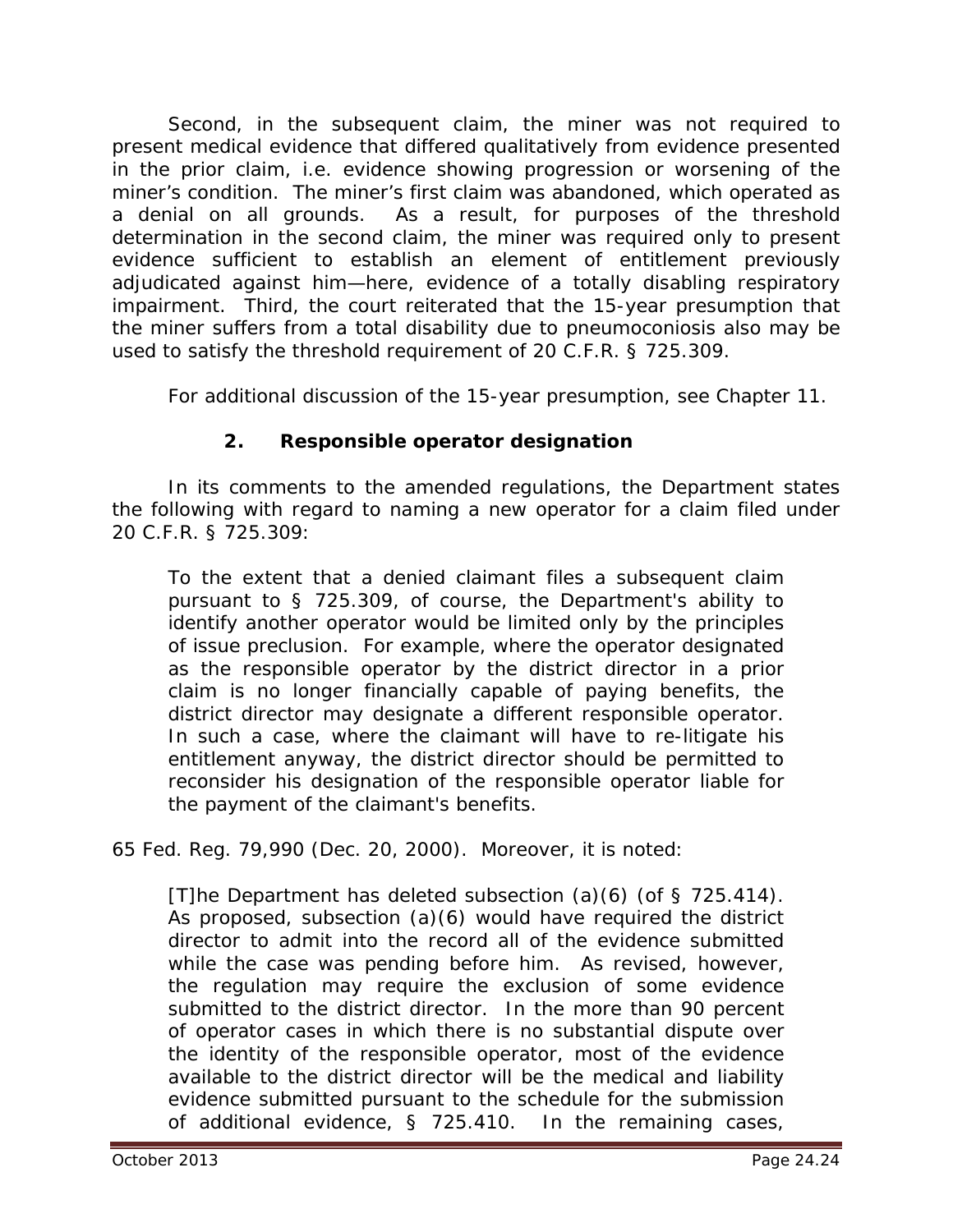however, the district director may alter his designation of the responsible operator after reviewing the liability evidence submitted by the previously designated responsible operator.

**. . .**

At that point, the responsible operator will have an opportunity, if it was not the initially designated responsible operator, to develop its own medical evidence or adopt medical evidence submitted by the initially designated responsible operator. Because the district director will not be able to determine which medical evidence belongs in the records until after this period has expired, the Department has revised §§ 725.415(b) and 725.421(b)(4) to ensure that the claimant and the party opposing entitlement are bound by the same evidentiary limitations. Accordingly, the Department has deleted the requirement in § 725.414(a)(6) that the district director admit into the record all of the medical evidence that the parties submit.

65 Fed. Reg. 79,990-79,991 (Dec. 20, 2000).

# **V. Onset date under 20 C.F.R. § 725.309**

## **A. For claims filed on or before January 19, 2001**

Once a "material change in condition" is demonstrated, the subsequent claim is considered a new and viable claim. Therefore, the filing date of the subsequent claim determines which substantive regulations apply as well as the earliest date from which benefits may be awarded. *Spese v. Peabody Coal Co.*, 11 B.L.R. 1-174, 1-176 (1988), *dismissed with prejudice,* Case No. 88-3309 (7th Cir. Feb. 12, 1989)(unpub.). *See also Peabody Coal Co. v. Spese*, 117 F.3d 1001 (7<sup>th</sup> Cir. 1997)(en banc) (the earliest date of onset in a multiple claim under 20 C.F.R. § 725.309 is the date on which that claim is filed; the claim does not merge with earlier claims filed by the miner).

## **B. For claims filed after January 19, 2001**

The amended regulations also provide the filing date of the subsequent claim constitutes the earliest date from which benefits are payable as 20 C.F.R. § 725.309(d)(5) provides, "In any case in which a subsequent claim is awarded, no benefits may be paid for any period prior to the date upon which the order denying the prior claim became final." 20 C.F.R. § 725.309(d)(5).